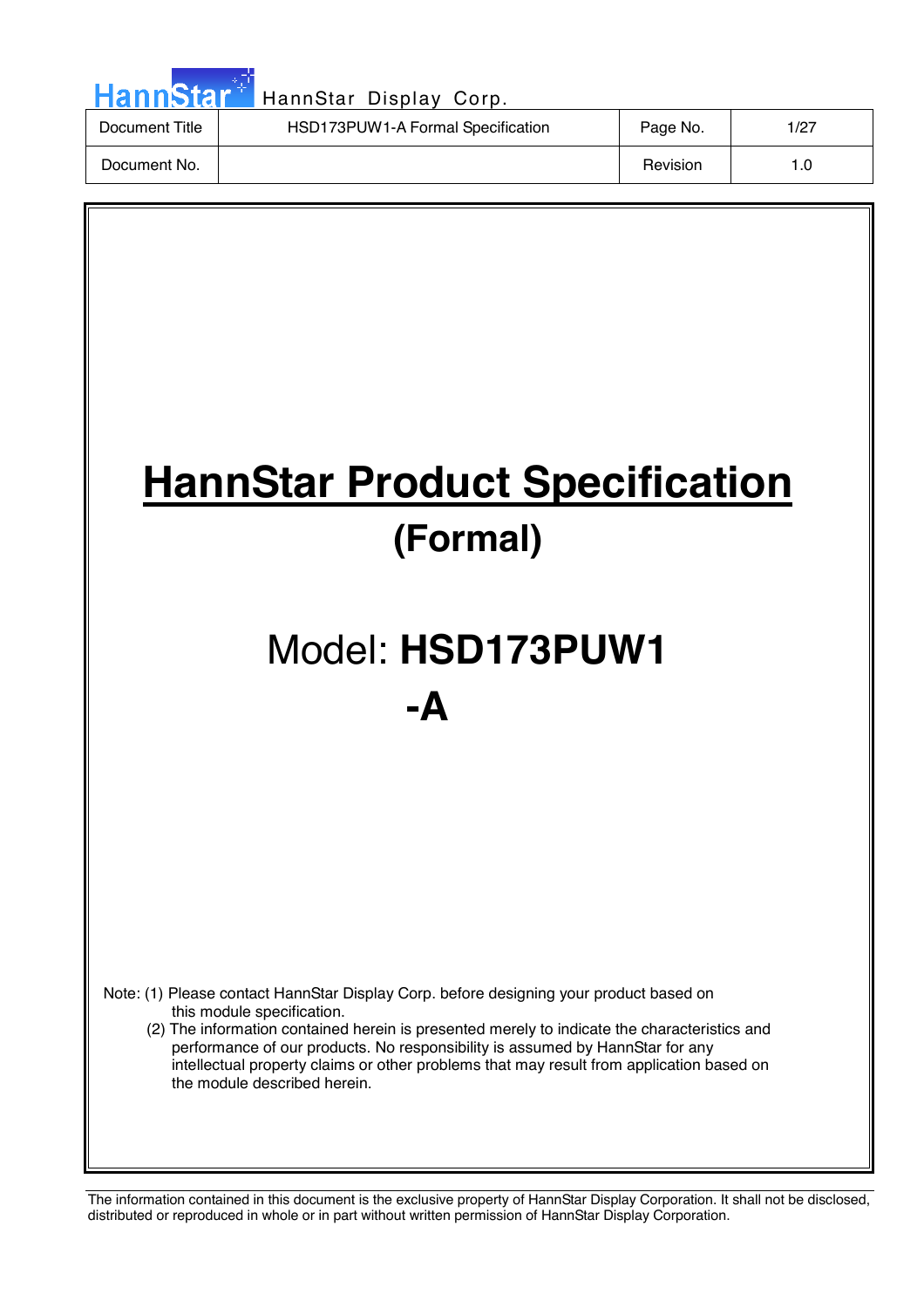|  | <b>HannStar</b> |  |
|--|-----------------|--|

| Document Title | HSD173PUW1-A Formal Specification | Page No. | 2/27 |
|----------------|-----------------------------------|----------|------|
| Document No.   |                                   | Revision |      |

| <b>Record of Revisions</b>                         |    |                           |                                                  |  |  |  |  |
|----------------------------------------------------|----|---------------------------|--------------------------------------------------|--|--|--|--|
| Sub-Model<br>Description of change<br>Rev.<br>Date |    |                           |                                                  |  |  |  |  |
| $1.0\,$                                            | -- | $\boldsymbol{\mathsf{A}}$ | Formal Product Specification was first released. |  |  |  |  |
|                                                    |    |                           |                                                  |  |  |  |  |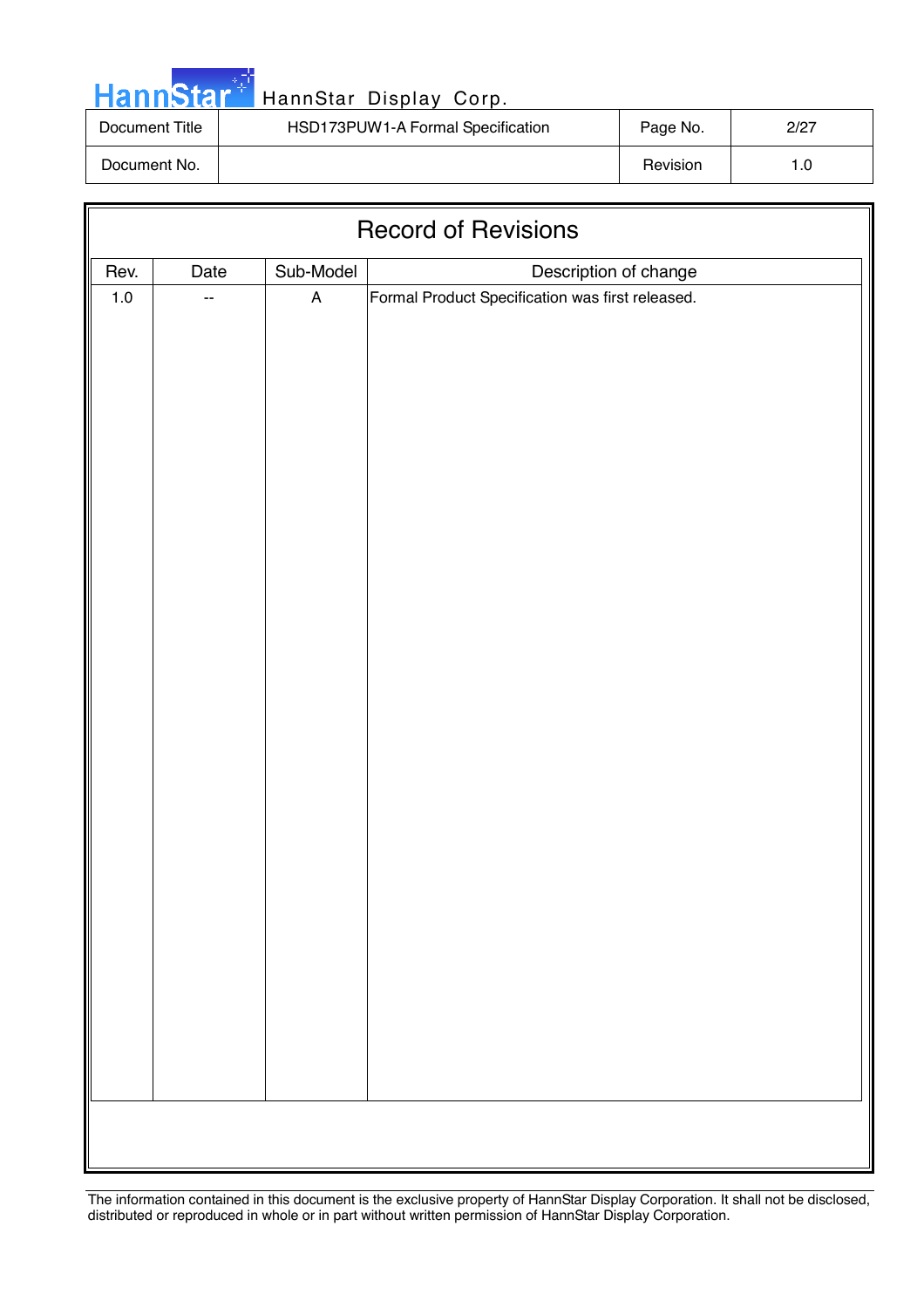|  |  | <b>HannStar</b> |  |
|--|--|-----------------|--|

| Document Title | HSD173PUW1-A Formal Specification | Page No. | 3/27 |
|----------------|-----------------------------------|----------|------|
| Document No.   |                                   | Revision | 0. ا |

### **Contents**

| 1.0  | p.4  |
|------|------|
| 2.0  | p.5  |
| 3.0  | p.6  |
| 4.0  | p.10 |
| 5.0  | p.12 |
| 6.0  | p.13 |
| 7.0  | p.21 |
| 8.0  | p.22 |
| 9.0  | p.24 |
| 10.0 | p.25 |
| 11.0 | p.26 |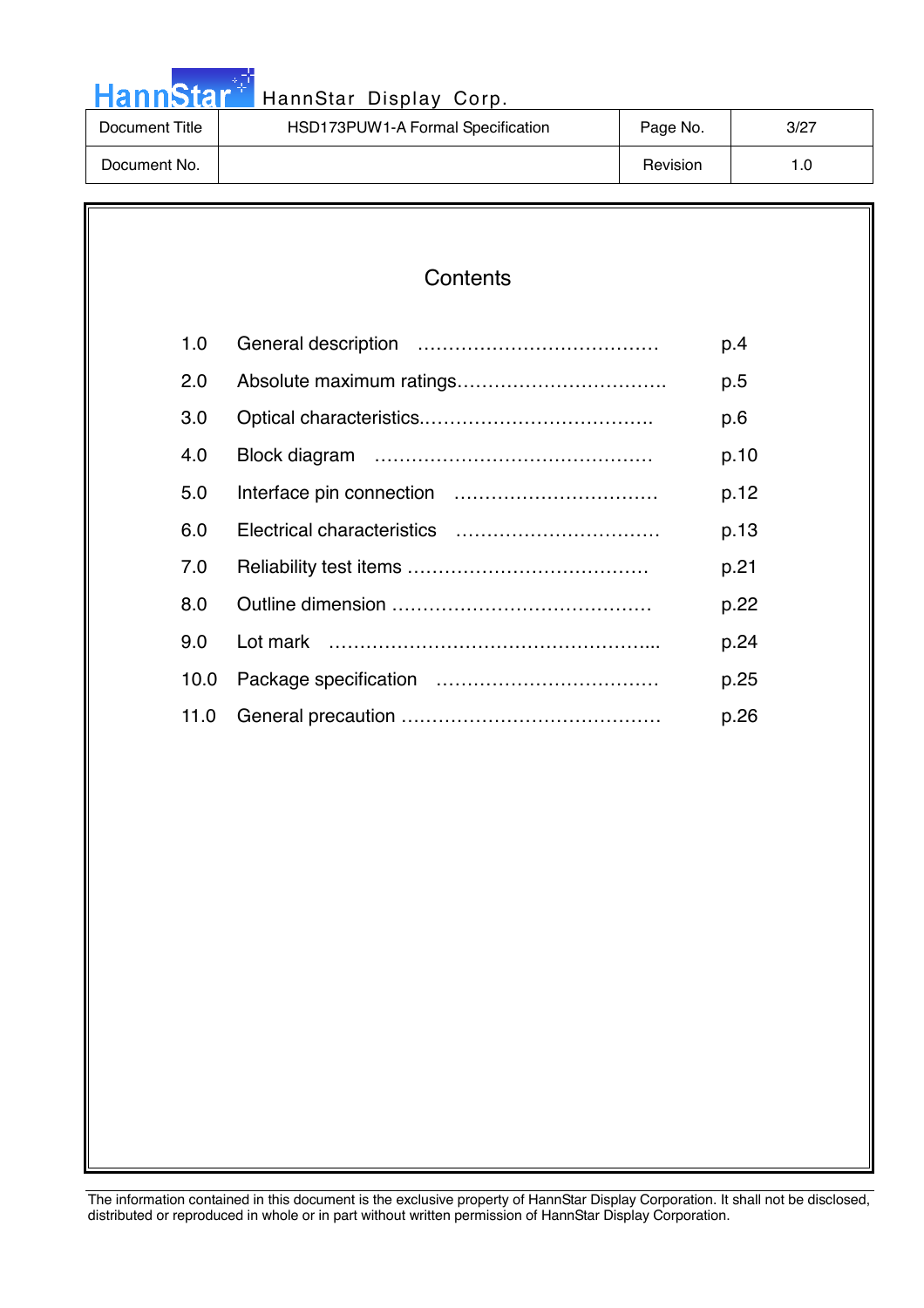

# HannStar<sup>47</sup> HannStar Display Corp.

| Document Title | HSD173PUW1-A Formal Specification | Page No. | 4/27 |
|----------------|-----------------------------------|----------|------|
| Document No.   |                                   | Revision | 0. ا |

#### **1.0 GENERAL DESCRIPTION**

#### **1.1 Introduction**

HannStar Display model HSD173PUW1-A is a color active matrix thin film transistor (TFT) liquid crystal display (LCD) that uses amorphous silicon TFT as a switching device. This model is composed of a TFT LCD panel, a driving circuit and a back light system. This TFT LCD has a 17.3 (16:9) inch diagonally measured active display area with Full HD (1920 horizontal by 1080 vertical pixel) resolution.

#### **1.2 Features**

- 17.3 (16:9 diagonal) inch configuration
- Two channel LVDS interface
- 262K color by 6 bit R.G.B signal input
- Color engine
- CABC
- RoHS Compliance
- Halogen Free

#### **1.3 Applications**

**NB** 

#### **1.4 General information**

| Item                     |                              | Specification                | Unit   |
|--------------------------|------------------------------|------------------------------|--------|
| <b>Outline Dimension</b> |                              | 398.1 x 232.8 x 5.5 (Typ.)   | mm     |
| Display area             |                              | 381.89(H) x 214.81(V)        | mm     |
| Number of Pixel          |                              | 1920 RGB (H) x 1080(V)       | pixels |
| Pixel pitch              |                              | $0.1989(H) \times 0.1989(V)$ | mm     |
| Pixel arrangement        |                              | <b>RGB Vertical stripe</b>   |        |
| Display mode             |                              | Normally white               |        |
| <b>NTSC</b>              |                              | 60                           | $\%$   |
| Surface treatment        |                              | Glare, Hard-Coating (3H)     |        |
| Weight                   |                              | 565 (Typ.)                   | g      |
| Back-light               |                              | <b>White LED</b>             |        |
| Power<br>Consumption     | Logic System<br>$1.6$ (Max.) |                              | W      |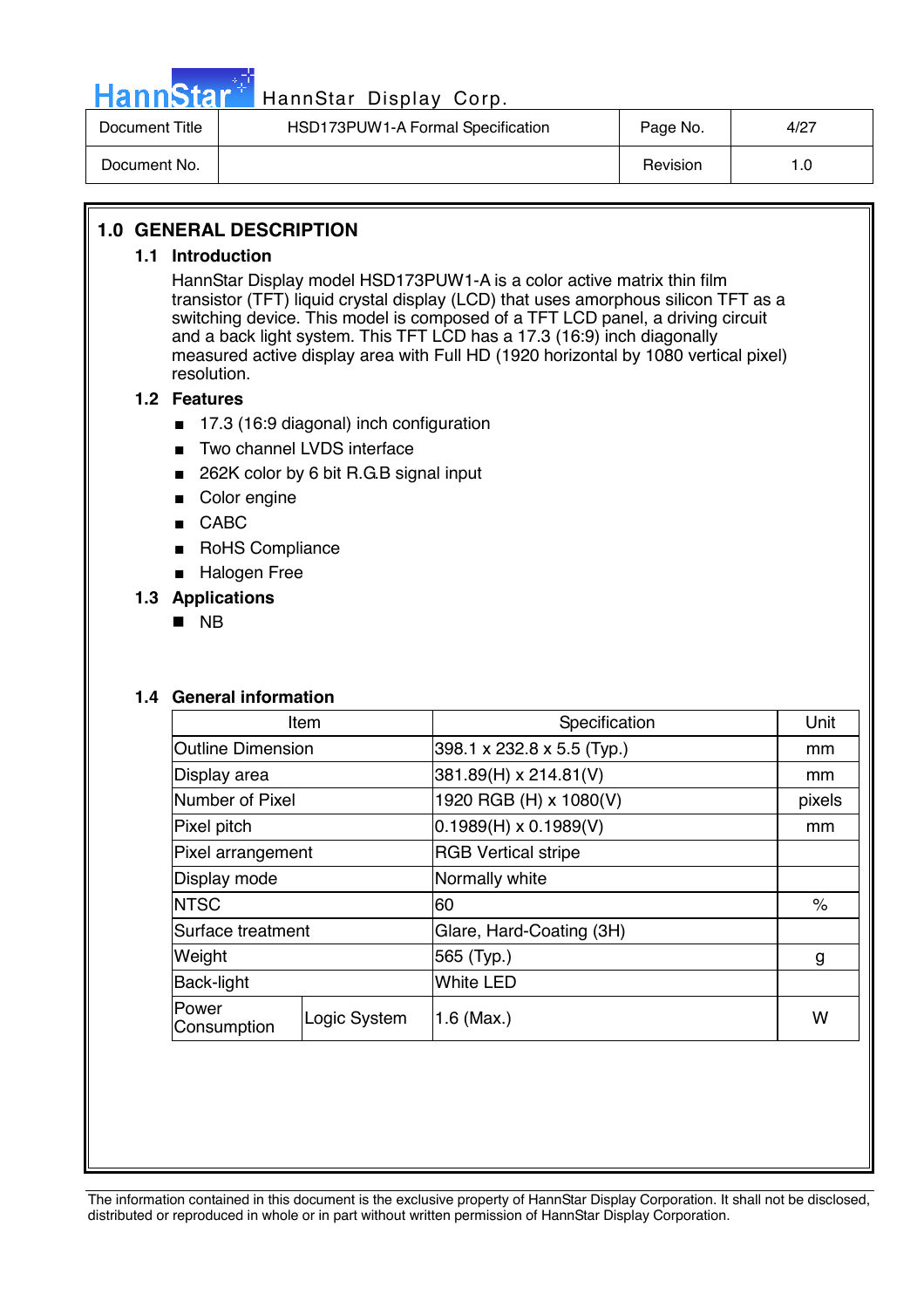

# HannStar<sup>t HannStar</sup> Display Corp.

| Document Title | HSD173PUW1-A Formal Specification | Page No. | 5/27 |
|----------------|-----------------------------------|----------|------|
| Document No.   |                                   | Revision | l .C |

#### **1.5 Mechanical Information**

|                       | Item           | Min.  | Typ.  | Max.  | Unit |
|-----------------------|----------------|-------|-------|-------|------|
| Module<br><b>Size</b> | Horizontal (H) | 397.6 | 398.1 | 368.6 | mm   |
|                       | Vertical (V)   | 232.3 | 232.8 | 233.3 | mm   |
|                       | Depth (D)      |       | 5.5   | 5.8   | mm   |
| Weight                |                |       | 565   | 580   | g    |

### **2.0 ABSOLUTE MAXIMUM RATINGS**

#### **2.1 Electrical Absolute Rating**

#### **2.1.1 TFT LCD Module**

| Item                 | Symbol          | Min. | Max. | Unit | <b>Note</b> |
|----------------------|-----------------|------|------|------|-------------|
| Logic Supply voltage | y <sub>DD</sub> | −∪.ം | 4.U  |      |             |

#### **2.1.2 Environment Absolute Rating**

| Item                  | Symbol           | Min. | Max. | Unit   | <b>Note</b> |
|-----------------------|------------------|------|------|--------|-------------|
| Operating Temperature | opa              |      | 50   |        |             |
| Storage Temperature   | <sup>l</sup> stg | -20  | 60   | $\sim$ |             |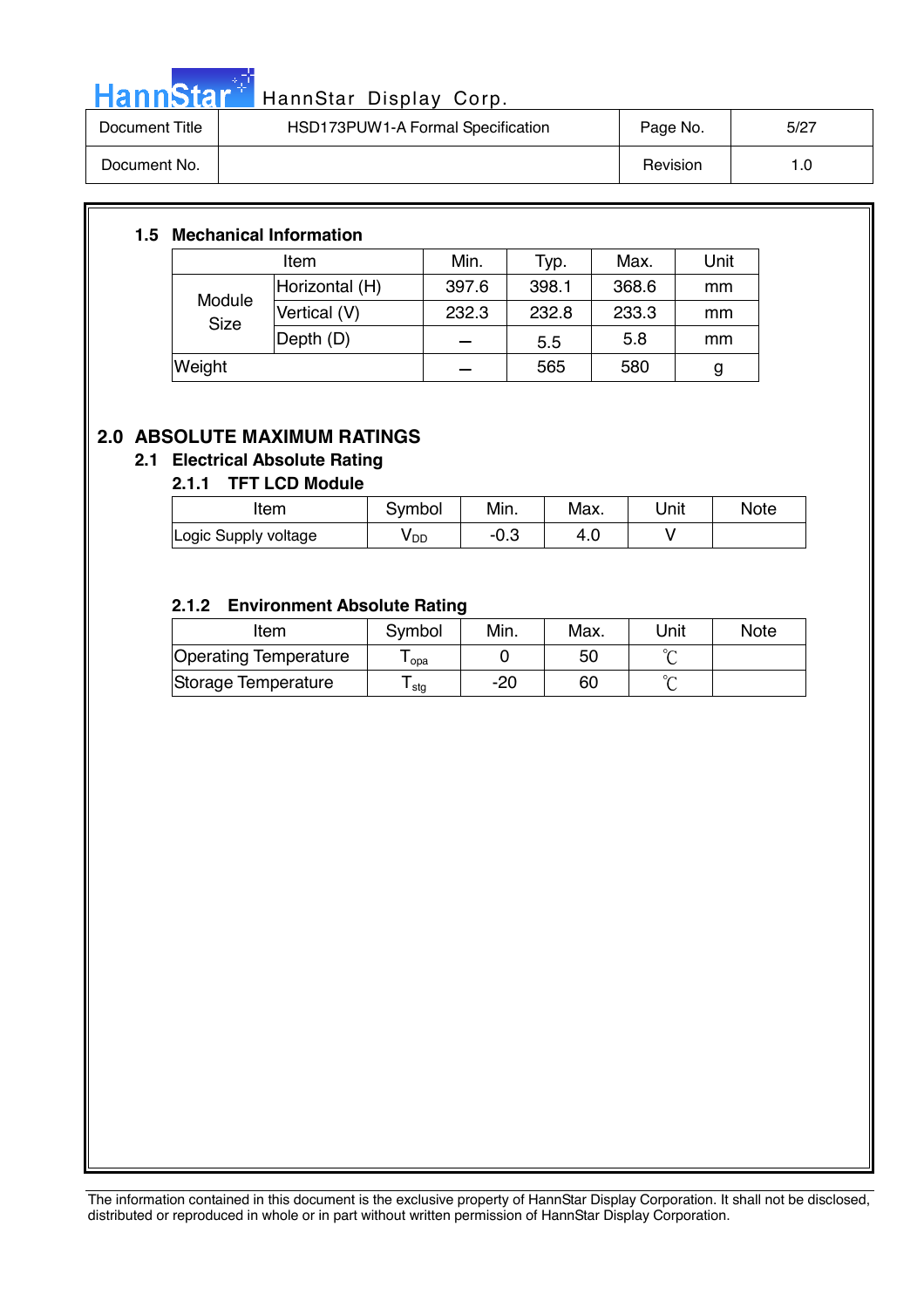

# HannStar<sup>#</sup> HannStar Display Corp.

| Document Title | HSD173PUW1-A Formal Specification | Page No. | 6/27 |
|----------------|-----------------------------------|----------|------|
| Document No.   |                                   | Revision | 1.0  |

| Item                         |             | Symbol           | Condition                     | Min.  | Typ.  | Max.                     | Unit            | <b>Note</b>               |
|------------------------------|-------------|------------------|-------------------------------|-------|-------|--------------------------|-----------------|---------------------------|
| Contrast                     |             | <b>CR</b>        |                               | 400   | 500   |                          |                 | (1)(2)(4)                 |
|                              | Rising      | Tr               |                               |       | 2.4   | 4.8                      |                 |                           |
| Response time                | Falling     | <b>Tf</b>        |                               |       | 5.6   | 11.2                     | msec            | (1)(3)                    |
| White luminance<br>(5 point) |             | $Y_L$            | $\Theta = 0$                  | 176   | 220   |                          | $\text{cd/m}^2$ | (1)(4)(5)<br>$(I_L=20mA)$ |
|                              |             | $R_{x}$          | Normal                        | 0.582 | 0.612 | 0.642                    |                 |                           |
|                              | Red         | $R_Y$            | viewing                       | 0.326 | 0.356 | 0.386                    |                 |                           |
|                              |             | $G_{x}$<br>angle |                               | 0.293 | 0.323 | 0.353                    |                 |                           |
| Color                        | Green       | $G_Y$            |                               | 0.564 | 0.594 | 0.624                    |                 |                           |
| chromaticity                 |             | $B_x$            |                               | 0.118 | 0.148 | 0.178                    |                 |                           |
| (CIE1931)                    | <b>Blue</b> | $B_Y$            |                               | 0.062 | 0.092 | 0.122                    |                 |                           |
|                              |             | $W_{x}$          |                               | 0.283 | 0.313 | 0.343                    |                 |                           |
|                              | White       | $W_{y}$          |                               | 0.299 | 0.329 | 0.359                    |                 |                           |
|                              |             | $\Theta_L$       |                               | 70    | 80    |                          |                 |                           |
|                              | Hor.        | $\Theta_{\rm R}$ |                               | 70    | 80    | $\overline{\phantom{0}}$ |                 |                           |
| Viewing angle                |             | $\Theta_{U}$     | CR>10                         | 50    | 60    |                          |                 | (1)(4)                    |
|                              | Ver.        | $\Theta_{\rm D}$ |                               | 65    | 75    |                          |                 |                           |
| <b>Brightness uniformity</b> |             | $B_{UNI}$        | $\Theta = 0$<br>(5point)      | 80    |       |                          | $\%$            | (6)                       |
| <b>Brightness Uniformity</b> |             | B <sub>UNI</sub> | $\Theta = 0$<br>$(13$ points) | 70    |       |                          | $\%$            | (6)                       |

#### **3.2 Measuring Condition**

- $\blacksquare$  Measuring surrounding : dark room
- **ELED current**  $I_L$ **: 20mA / single LED**
- Ambient temperature: 25±2<sup>°</sup>C
- 15min. warm-up time.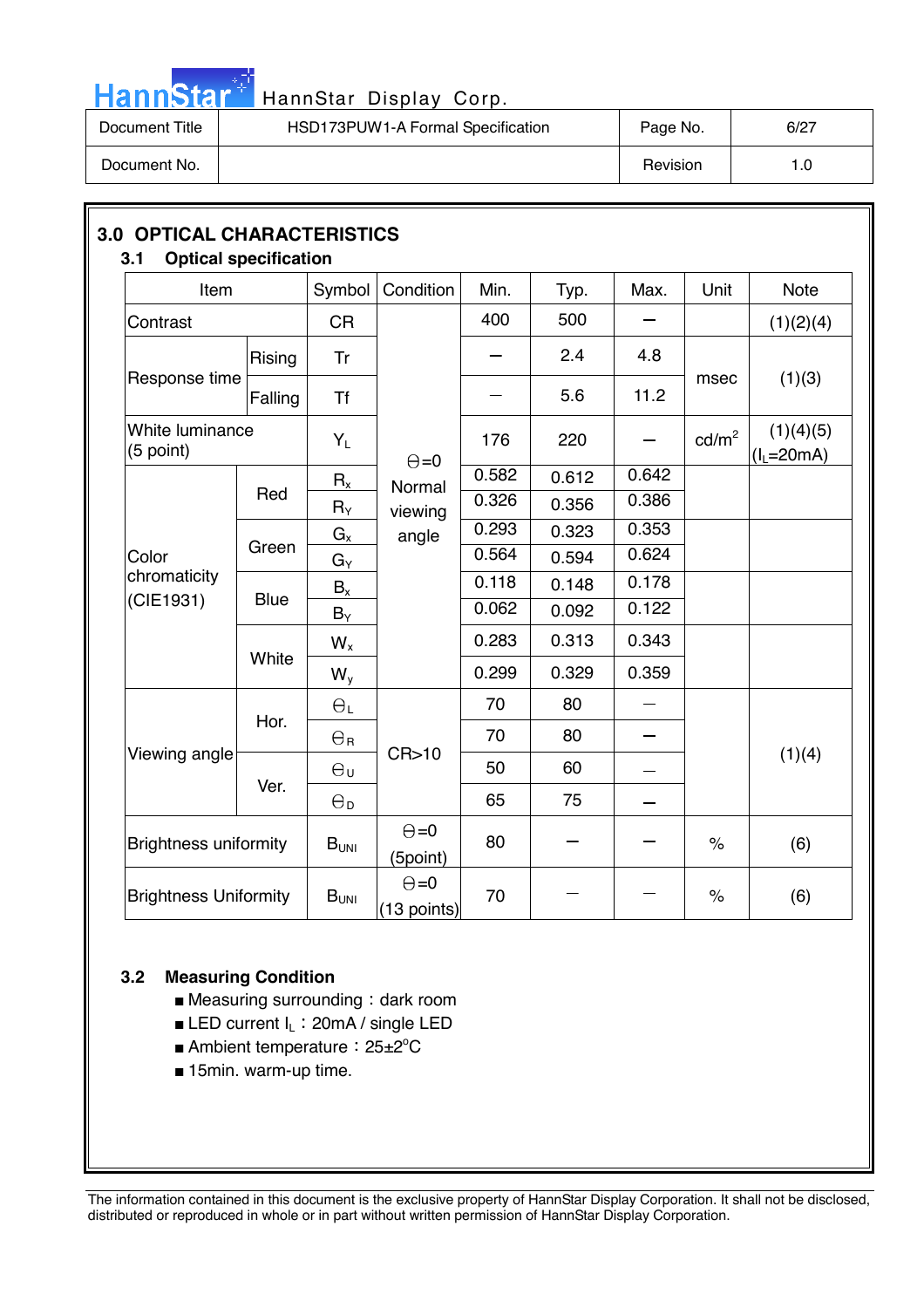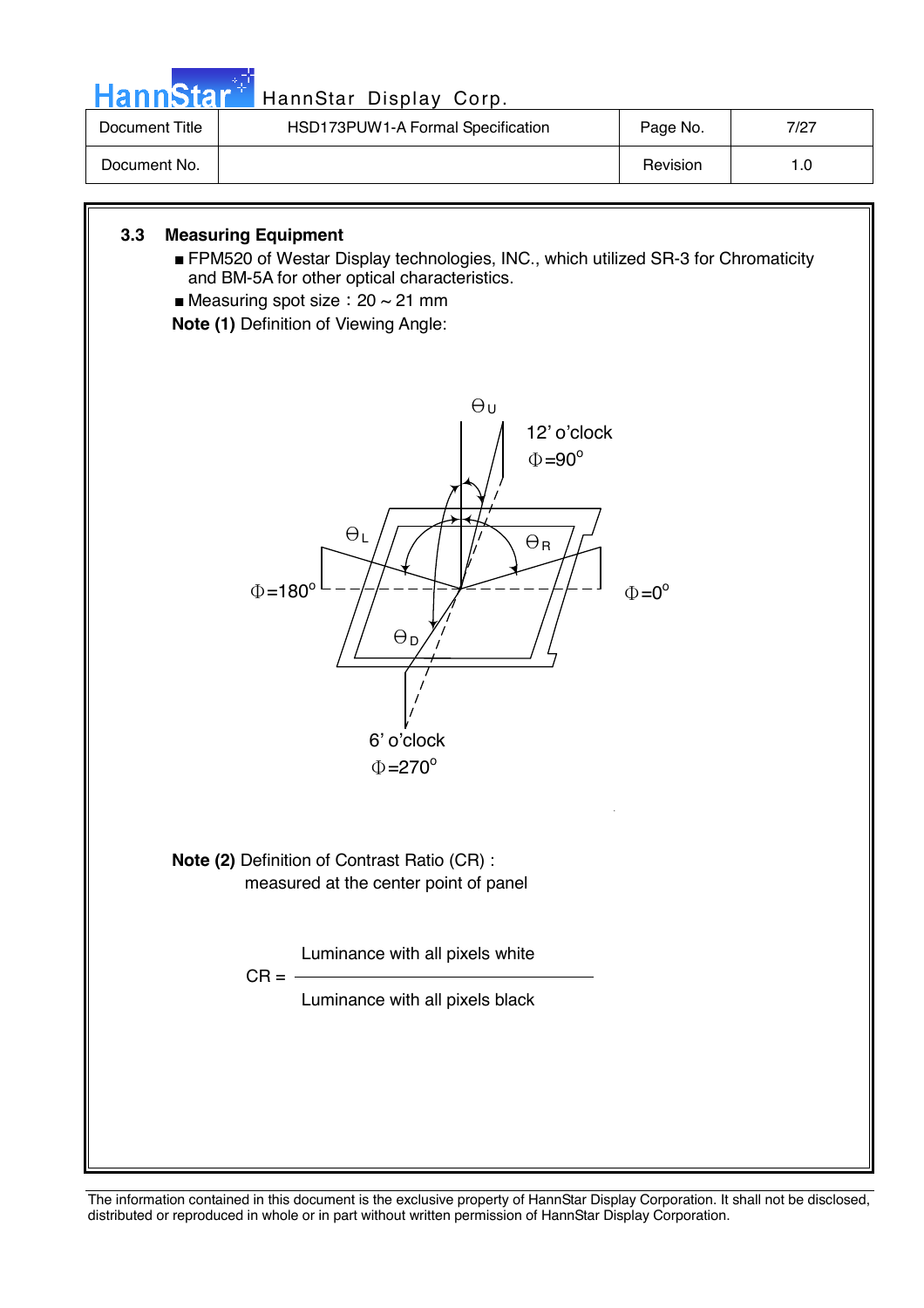| <b>HannStar</b> | HannStar Display Corp.            |          |      |
|-----------------|-----------------------------------|----------|------|
| Document Title  | HSD173PUW1-A Formal Specification | Page No. | 8/27 |
| Document No.    |                                   | Revision | 1.0  |

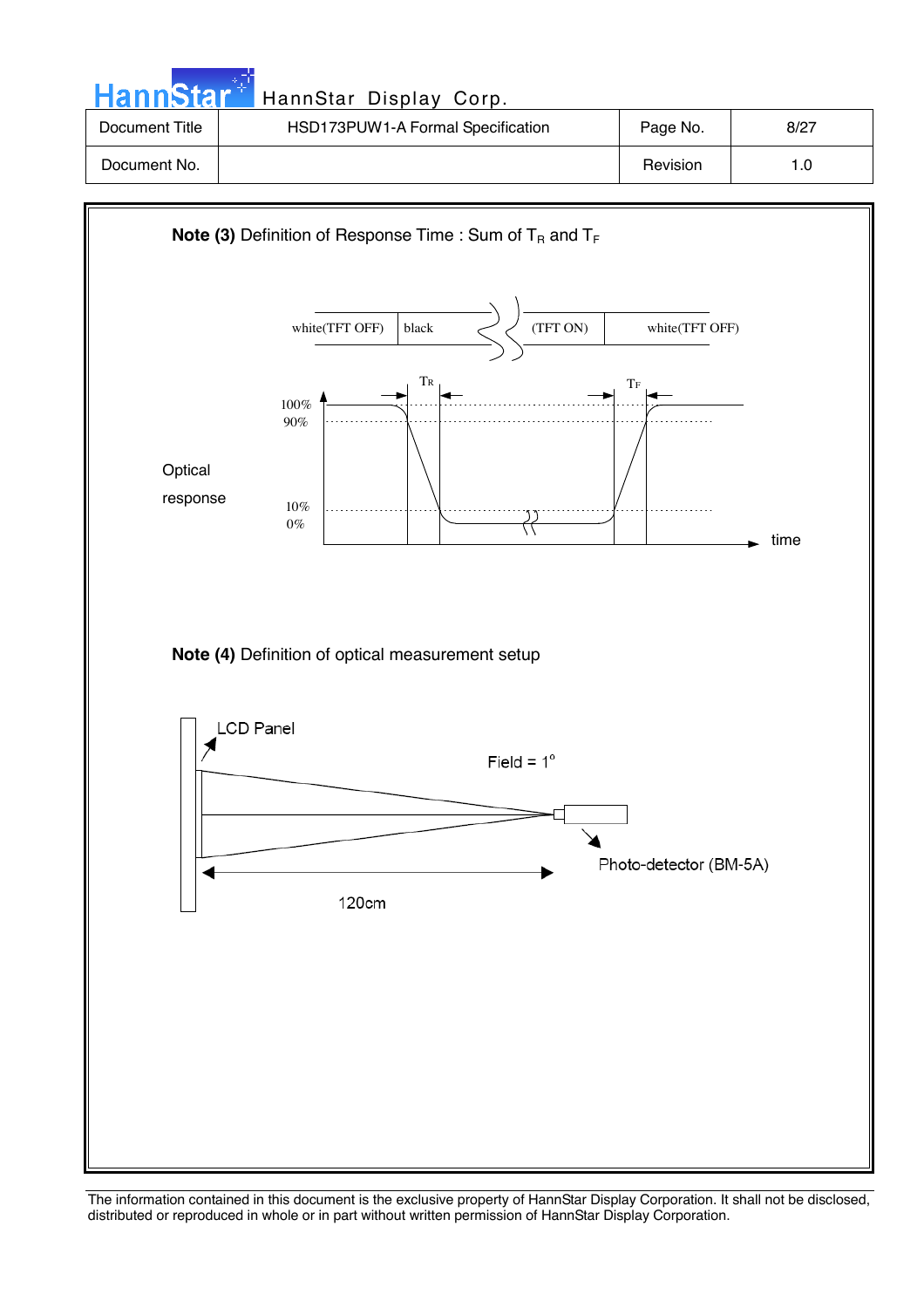| HannStar <sup>*</sup> | HannStar Display Corp.            |          |      |
|-----------------------|-----------------------------------|----------|------|
| Document Title        | HSD173PUW1-A Formal Specification | Page No. | 9/27 |
| Document No.          |                                   | Revision | 1.0  |
|                       |                                   |          |      |

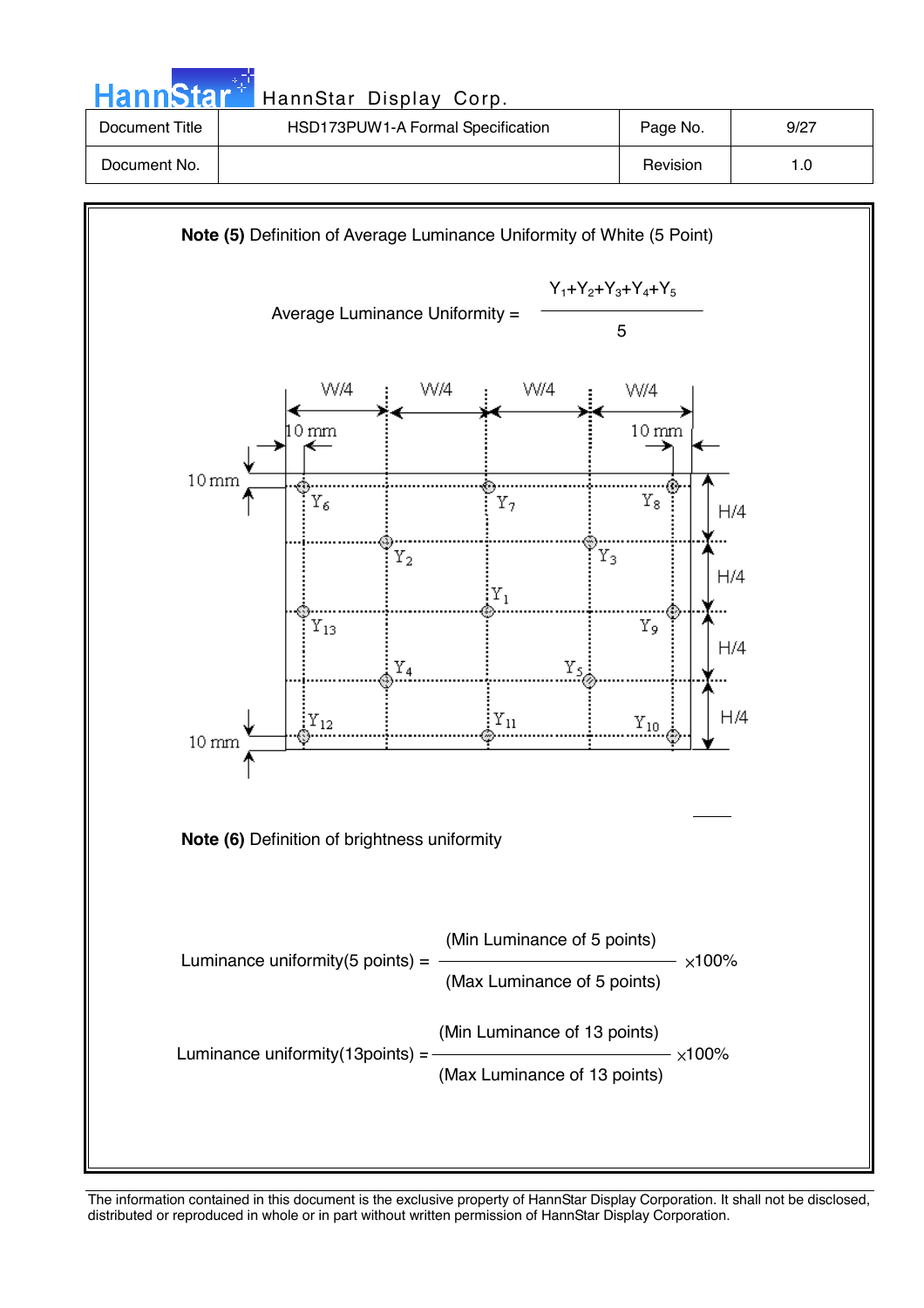| <b>HannStar</b> * | HannStar Display Corp.            |          |       |
|-------------------|-----------------------------------|----------|-------|
| Document Title    | HSD173PUW1-A Formal Specification | Page No. | 10/27 |
| Document No.      |                                   | Revision | 1.0   |

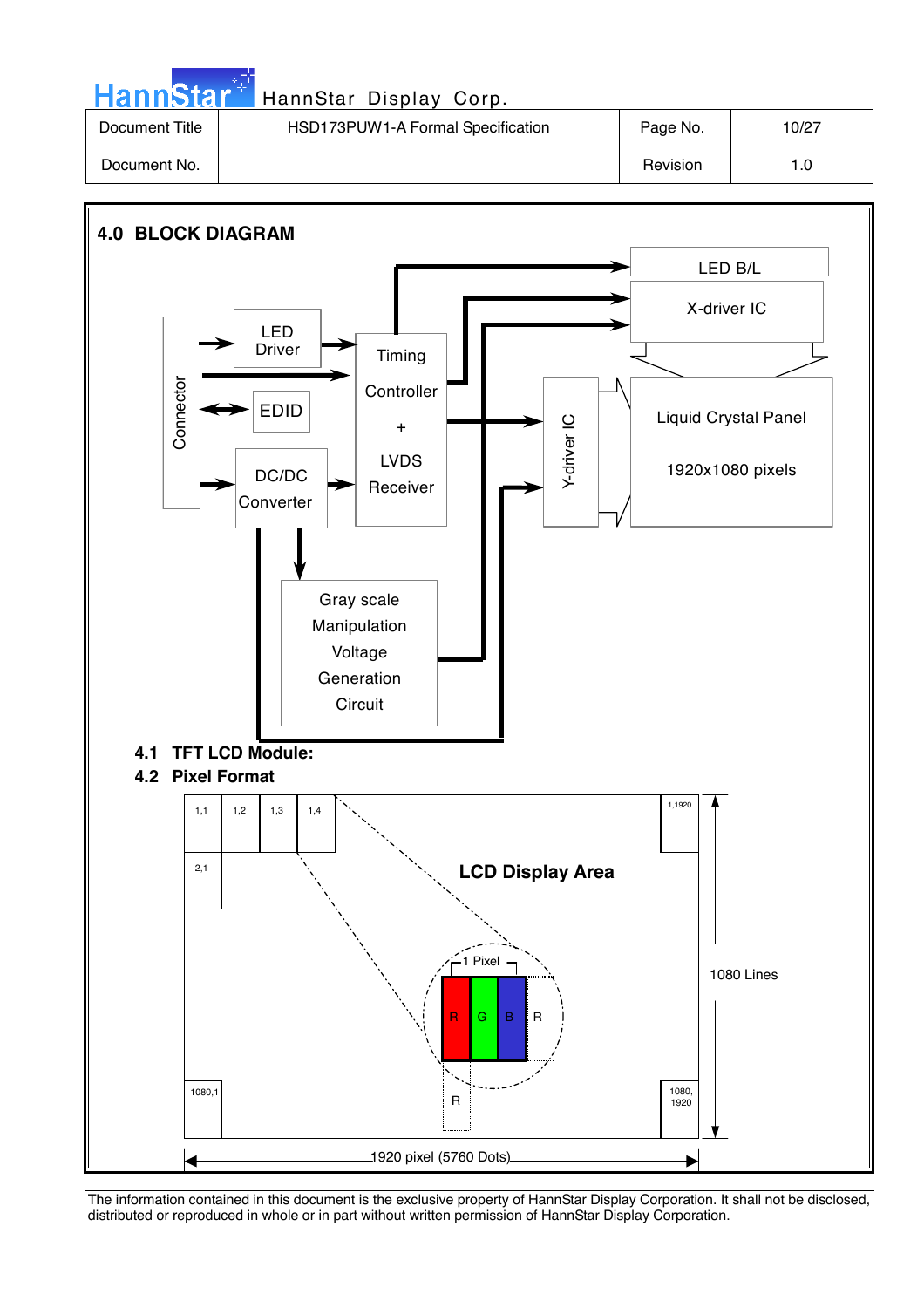|  | ann | Ы |  |
|--|-----|---|--|
|  |     |   |  |

| Document Title | HSD173PUW1-A Formal Specification | Page No. | 11/27 |
|----------------|-----------------------------------|----------|-------|
| Document No.   |                                   | Revision | 1.0   |

|                                             |                          | <b>MSB</b>              |                   |                         |                         | LSB                     | <b>MSB</b>                   |                         |                           |                |                         | <b>LSBMSB</b>         |                     |                   |                |                     |                | LSB            | Gray scale                                     |
|---------------------------------------------|--------------------------|-------------------------|-------------------|-------------------------|-------------------------|-------------------------|------------------------------|-------------------------|---------------------------|----------------|-------------------------|-----------------------|---------------------|-------------------|----------------|---------------------|----------------|----------------|------------------------------------------------|
|                                             | <b>Display</b>           | R5 R4                   |                   | R <sub>3</sub>          | R <sub>2</sub>          |                         | R1 R0 G5 G4                  |                         | G <sub>3</sub>            | G2G1           |                         | GO B5 B4              |                     |                   | B <sub>3</sub> | <b>B2</b>           | <b>B1</b>      | B <sub>0</sub> | level                                          |
|                                             | <b>Black</b>             |                         |                   | L                       | L                       | L                       |                              | L                       | L                         | L              | L                       | LIL                   |                     | L                 |                | L                   | L              |                | $\overline{\phantom{a}}$                       |
|                                             | <b>Blue</b>              | L                       | L                 | L                       | L                       | L                       | LIL                          | L                       | L                         | L              | L                       | L H                   | $\overline{H}$      | $\overline{H}$    |                | $\overline{H}$      | $\overline{H}$ | $\overline{H}$ |                                                |
|                                             | Green                    |                         | L                 | L                       |                         |                         | $\overline{\mathbf{H}}$      | $\overline{H}$          | $\overline{H}$            | $\overline{H}$ | $\overline{H}$          | H L                   | L                   | L                 |                | L                   |                |                | $\frac{1}{2}$                                  |
| <b>Basic</b><br>color                       | <b>Light Blue</b><br>Red | L<br>Н                  | L<br>$\mathsf{H}$ | L<br>$\mathsf{H}$       | $\mathsf{H}$            | L<br>Н                  | ГI<br>Н<br>HIL               | $\overline{H}$<br>L     | $\overline{H}$<br>L       | Η              | Η<br>L                  | $\overline{H}$ H<br>L | H                   | $\mathsf{H}$<br>L |                | $\overline{H}$<br>L | $\overline{H}$ | $\overline{H}$ | $\blacksquare$                                 |
|                                             | Purple                   | H                       | $\overline{H}$    | $\overline{H}$          | $\overline{H}$          | $\overline{H}$          | HL                           | L                       |                           | L<br>L         | L                       | $\frac{1}{\text{H}}$  | L<br>$\overline{H}$ | $\overline{H}$    |                | $\overline{H}$      | $\overline{H}$ | $\overline{H}$ | $\blacksquare$<br>$\qquad \qquad \blacksquare$ |
|                                             | Yellow                   | $\mathsf{H}$            | $\overline{H}$    | $\overline{\mathsf{H}}$ | $\overline{\mathsf{H}}$ | $\overline{H}$          | нŀн                          | $\overline{\mathsf{H}}$ | $\overline{H}$            | $\overline{H}$ | $\overline{H}$          | H L                   | L                   |                   |                | L                   |                |                | $\overline{\phantom{a}}$                       |
|                                             | White                    | $\overline{\mathsf{H}}$ | $\overline{H}$    | $\overline{H}$          | $\overline{H}$          | $\overline{\mathsf{H}}$ | $\frac{}{\mathbf H}$         | $\overline{H}$          | $\overline{H}$            | $\overline{H}$ | $\overline{H}$          | $\overline{H}$ H      | $\overline{H}$      | $\overline{H}$    |                | $\overline{H}$      | $\overline{H}$ | $\overline{H}$ | ÷,                                             |
|                                             | <b>Black</b>             |                         |                   | L                       |                         | L                       | L                            | L                       |                           | L              | L                       | L                     |                     |                   |                | L                   |                |                | L <sub>0</sub>                                 |
|                                             |                          |                         | L                 | L                       | L                       | L                       | HL                           | L                       | L                         | L              | L                       | L                     | L                   | L                 |                | L                   | L              |                | L1                                             |
|                                             |                          |                         |                   |                         |                         | $\overline{H}$          | ЦL                           | L                       |                           | L              | L                       | LL                    |                     |                   |                | L                   | L              |                | L2                                             |
| Gray<br>scale<br>of Red                     | Dark<br>↑<br>T           |                         |                   |                         |                         |                         |                              |                         |                           |                |                         |                       |                     |                   |                |                     |                |                | L3L60                                          |
|                                             | Light                    |                         |                   |                         |                         |                         |                              |                         |                           |                |                         |                       |                     |                   |                |                     |                |                |                                                |
|                                             |                          | $\mathsf{H}$            | H                 | H                       | H                       | L                       | HL                           | L                       | L                         | L              | L                       | LL                    | L                   | L                 |                | L                   | L              |                | L <sub>61</sub>                                |
|                                             |                          | $\overline{\mathsf{H}}$ | $\overline{H}$    | $\overline{\mathsf{H}}$ | $\overline{\mathsf{H}}$ | $\overline{H}$          | LIL                          | L                       | L                         | L              | L                       | L<br>L                | L                   | L                 |                | L                   | L              |                | L62                                            |
|                                             | Red<br><b>Black</b>      | H                       | $\overline{H}$    | $\overline{H}$          | $\overline{H}$<br>L     | $\overline{H}$<br>L     | $\frac{1}{\sqrt{2}}$         | L                       |                           | L<br>L         | L<br>L                  | $\overline{L}$<br>LL  | L                   |                   |                | L                   | L              |                | Red L63<br>L <sub>0</sub>                      |
|                                             |                          | L                       | L<br>L            | L<br>L                  | L                       |                         | LIL<br>L<br>IL               | L<br>L                  |                           |                | L                       | $\overline{H}$        |                     |                   |                | L<br>L              | Ĺ              |                | L1                                             |
|                                             |                          |                         | L                 | L                       |                         | L                       | LL                           | L                       |                           |                | Η                       | L L                   | L                   | L                 |                | L                   | L              |                | L2                                             |
| Gray<br>scale of<br>Green                   | Dark<br>↑<br>Light       |                         |                   |                         |                         |                         |                              |                         |                           |                |                         |                       |                     |                   |                |                     |                |                | L3L60                                          |
|                                             |                          |                         | L                 | L                       |                         | L                       | LЩ                           | H                       | H                         | H              | L                       | HL                    | L                   | L                 |                | L                   | L              |                | L61                                            |
|                                             |                          |                         | L                 | L                       | L                       | L                       | LН                           | H                       | $\boldsymbol{\mathsf{H}}$ | $\mathsf{H}$   | H                       | L                     | L                   | L                 |                | L                   | L              |                | L62                                            |
|                                             | Green                    |                         |                   | L                       |                         |                         | $\overline{\mathbf{H}}$<br>L | $\overline{H}$          | $\overline{H}$            | $\overline{H}$ | $\overline{\mathsf{H}}$ | НL                    |                     |                   |                | L                   |                |                | Green L63                                      |
|                                             | <b>Black</b>             | L                       |                   | L                       |                         | L                       | LIL                          | L                       |                           | L              | L                       | LL                    | L                   |                   |                | L                   | L              |                | L <sub>0</sub>                                 |
|                                             |                          |                         | L                 | L                       | L<br>L                  |                         | L<br>IL                      | L                       | L                         | L              | L                       | LL                    | L                   |                   |                | L                   | L              | $\overline{H}$ | L1                                             |
|                                             |                          |                         | L                 | L                       |                         | L                       | τL                           | L                       | L                         | L              | L                       | LL                    | L                   | L                 |                | L                   | $\overline{H}$ |                | L2                                             |
| Gray<br>scale of<br><b>Blue</b>             | Dark<br>T<br>Light       |                         |                   |                         |                         |                         |                              |                         |                           |                |                         |                       |                     |                   |                |                     |                |                | L3L60                                          |
|                                             |                          |                         | ┕                 | <u>ь</u>                | щ                       |                         | τĮ                           | ь                       |                           | ட              | ┕                       | $\frac{\Gamma}{H}$    | $\overline{H}$      |                   | $\overline{H}$ | H                   |                | H              | L61                                            |
|                                             |                          | L                       | L                 | L                       | L                       | L                       | LIL                          | L                       | L                         | L              | L                       | ЦH                    | $\mathsf{H}$        |                   | H              | $\mathsf{H}$        | $\mathsf{H}$   | L              | L62                                            |
|                                             | <b>Blue</b>              | L                       | L                 | L                       | L                       | L                       | LIL                          | L                       |                           | L              | L                       | L H                   | Η                   | $\overline{H}$    |                | $\overline{H}$      | Н              | $\mathsf{H}$   | Blue L63                                       |
|                                             | <b>Black</b>             |                         |                   | L                       |                         |                         | LIL                          | L                       |                           | L              | L                       | LL                    |                     | L                 |                | L                   |                |                | L0                                             |
|                                             |                          |                         | L                 | L                       | L                       | L                       | $\frac{1}{\sqrt{2}}$         | L                       |                           | L              | L                       | НĿ                    | L                   |                   |                | L                   | L              | $\overline{H}$ | L1                                             |
|                                             |                          |                         | L                 | L                       | L                       | $\overline{\mathsf{H}}$ | τī                           | L                       |                           |                | $\overline{\mathsf{H}}$ | LL                    |                     |                   |                | L                   | $\overline{H}$ |                | $\overline{L2}$                                |
| Gray<br>scale of<br>White &<br><b>Black</b> | Dark<br>↑<br>Light       |                         |                   |                         |                         |                         |                              |                         |                           |                |                         |                       |                     |                   |                |                     |                |                | L3L60                                          |
|                                             |                          | Н                       | Н                 | H                       | н                       | L                       | нŀн                          | H                       | Н                         | H              | L                       | нŀн                   | Н                   |                   | H              | Н                   | L              | H              | L61                                            |
|                                             |                          | Н                       | $\overline{H}$    | $\overline{H}$          | $\overline{H}$          | $\overline{H}$          | 믘                            | $\overline{H}$          | $\overline{H}$            | $\overline{H}$ | $\overline{H}$          | 믘                     | $\overline{H}$      |                   | $\overline{H}$ | $\overline{H}$      | H              |                | L62                                            |
|                                             | White                    | $\overline{H}$          | H                 | $\overline{H}$          | $\overline{H}$          | $\overline{H}$          | H <sub>H</sub>               | $\overline{H}$          | $\overline{H}$            | Н              | $\overline{H}$          | H H                   | $\overline{H}$      | H                 |                | $\overline{H}$      | $\overline{H}$ | H              | White L63                                      |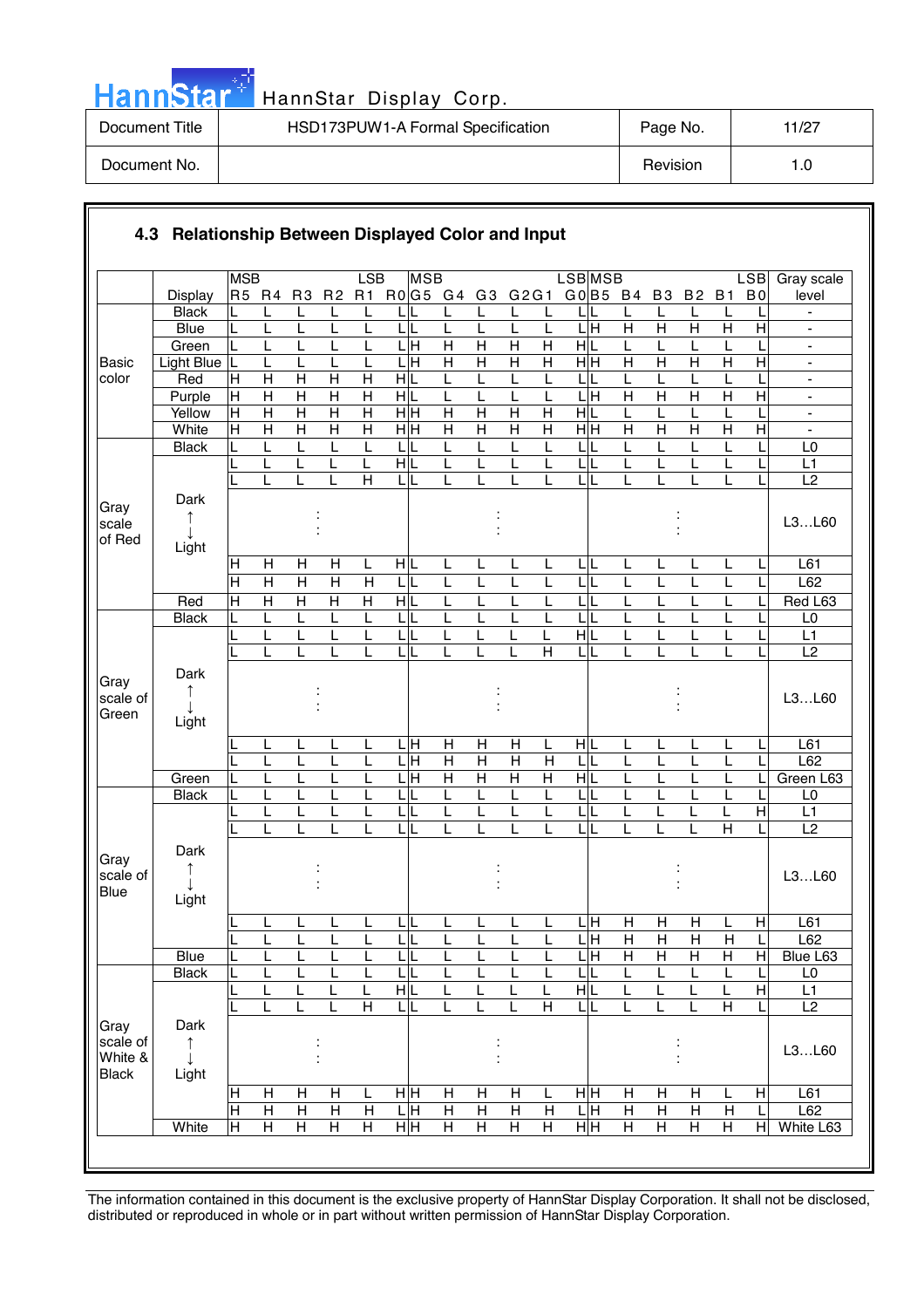

| Document Title | HSD173PUW1-A Formal Specification | Page No. | 12/27 |
|----------------|-----------------------------------|----------|-------|
| Document No.   |                                   | Revision |       |

|                         | <b>5.0 INTERFACE PIN CONNECTION</b> |                                                                                 |
|-------------------------|-------------------------------------|---------------------------------------------------------------------------------|
|                         |                                     | 5.1 TFT LCD Module: CN1 (Input signal): IPEX 20455-040E-12 (IPEX or equivalent) |
| Pin No.                 | Signal                              | Description                                                                     |
| $\mathbf{1}$            | COLOR_EN                            | <b>Color Engine Enable</b><br>Default 0 : Disable                               |
| 2                       | <b>VCC</b>                          | 3.3V Power Supply                                                               |
| 3                       | <b>VCC</b>                          | 3.3V Power Supply                                                               |
| $\overline{\mathbf{4}}$ | V EDID                              | EDID 3.3V Power Supply                                                          |
|                         |                                     | <b>CABC</b> Enable                                                              |
| 5                       | CABC_EN                             | Default 1 : Disable                                                             |
| 6                       | <b>CLK EDID</b>                     | <b>EDID Clock</b>                                                               |
| $\overline{7}$          | <b>DATA EDID</b>                    | <b>EDID Data</b>                                                                |
| 8                       | RxOIN0-                             | -LVDS Differential Data Input (Odd R0-R5,G0)                                    |
| 9                       | RxOIN0+                             | +LVDS Differential Data Input (Odd R0-R5.G0)                                    |
| 10                      | <b>GND</b>                          | Ground                                                                          |
| 11                      | RxOIN1-                             | - LVDS differential data input(Odd G1-G5,B0-B1)                                 |
| 12                      | RxOIN1+                             | +LVDS differential data input(Odd G1-G5,B0-B1)                                  |
| 13                      | <b>GND</b>                          | Ground                                                                          |
| 14                      | RxOIN2-                             | - LVDS differential data input (Odd B2-B5, HS, VS, DE)                          |
| 15                      | RxOIN2+                             | +LVDS differential data input (Odd B2-B5,HS, VS,DE)                             |
| 16                      | <b>GND</b>                          | Ground                                                                          |
| 17                      | <b>RxOCLKIN-</b>                    | -LVDS differential clock input(Odd)                                             |
| 18                      | RxOCLKIN+                           | +LVDS differential clock input(Odd)                                             |
| 19                      | <b>GND</b>                          | Ground                                                                          |
| 20                      | RxEIN0-                             | - LVDS differential data input (Even R0-R5,G0)                                  |
| 21                      | RxEIN0+                             | +LVDS differential data input (Even R0-R5,G0)                                   |
| 22                      | <b>GND</b>                          | Ground-Shield                                                                   |
| 23                      | RxEIN1-                             | - LVDS differential data input (Even G1-G5, B0-B1)                              |
| 24                      | RxEIN1+                             | +LVDS differential data input (Even G1-G5,B0-B1)                                |
| 25                      | <b>GND</b>                          | Ground-Shield                                                                   |
| 26                      | RxEIN2-                             | - LVDS differential data input (Even B2-B5, HS, VS, DE)                         |
| 27                      | RxEIN2+                             | +LVDS differential data input (Even B2-B5, HS, VS, DE)                          |
| 28                      | <b>GND</b>                          | <b>Ground-Shield</b>                                                            |
| 29                      | <b>RxECLKIN-</b>                    | LVDS differential clock input(Even)                                             |
| 30                      | RxECLKIN+                           | +LVDS differential clock input(Even)                                            |
| 31                      | <b>VLED GND</b>                     | <b>LED Ground</b>                                                               |
| 32                      | <b>VLED GND</b>                     | <b>LED Ground</b>                                                               |
| 33                      | VLED_GND                            | <b>LED Ground</b>                                                               |
| 34                      | <b>NC</b>                           | No Connection                                                                   |
| 35                      | <b>PWM</b>                          | PWM Signal for LED dimming control                                              |
| 36                      | LED_EN                              | LED Enable Pin (+3V Input)                                                      |
| 37                      | <b>NC</b>                           | No Connection                                                                   |
| 38                      | <b>VLED</b>                         | <b>LED Power Supply 7-21V</b>                                                   |
| 39                      | <b>VLED</b>                         | <b>ED Power Supply 7-21V</b>                                                    |
| 40                      | <b>VLED</b>                         | <b>LED Power Supply 7-21V</b>                                                   |
|                         |                                     | Note: The brightness of LCD panel could be changed by adjusting PWM             |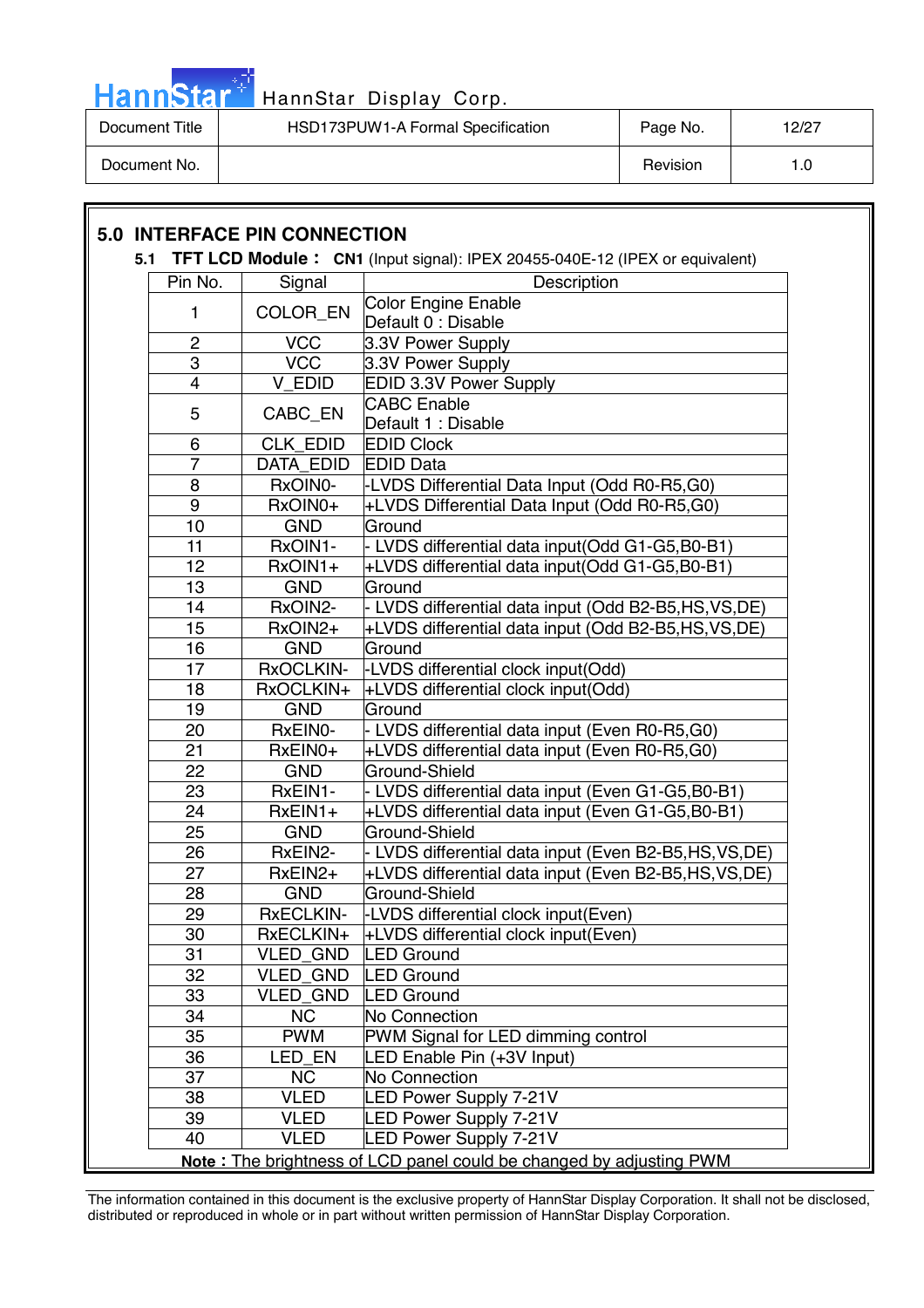

# Hann Star<sup>47</sup> HannStar Display Corp.

| Document Title | HSD173PUW1-A Formal Specification | Page No. | 13/27 |
|----------------|-----------------------------------|----------|-------|
| Document No.   |                                   | Revision | 1.0   |

## **6.0 ELECTRICAL CHARACTERISTICS 6.1 TFT LCD Module Item** Symbol Min. Typ. Max. Unit Note Supply Voltage  $V_{DD}$  3.0 3.3 3.6 V Note (1) Current of power supply IDD - 0.4 - A VDD =3.3V L0 pattern  $Inrusb current$   $I<sub>RUSH</sub>$  -  $I<sub>-</sub>$  3.0  $A$  Note (2)

#### **Note (1):** V<sub>DD</sub>-dip condition:

When VDD operating within  $2.7V \leq VDD < 3.0V$ , td  $\leq 10$ ms, the display may momentarily become abnormal.

 VDD<2.7V , VDD dip condition should also follow the Power On/Off conditions for supply voltage.

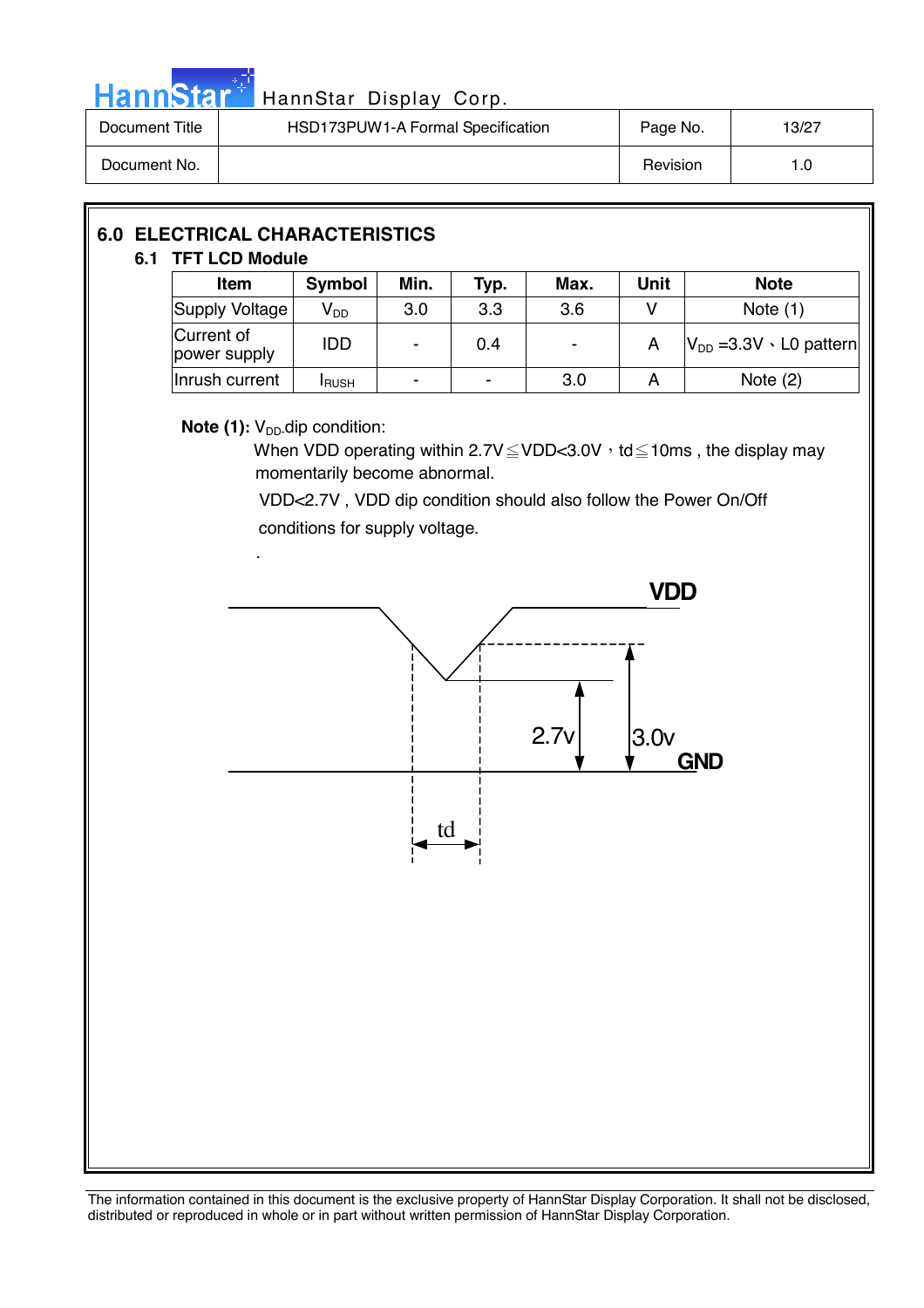| <b>HannStar</b> * | HannStar Display Corp.            |          |       |
|-------------------|-----------------------------------|----------|-------|
| Document Title    | HSD173PUW1-A Formal Specification | Page No. | 14/27 |
| Document No.      |                                   | Revision | 1.0   |

ТU,

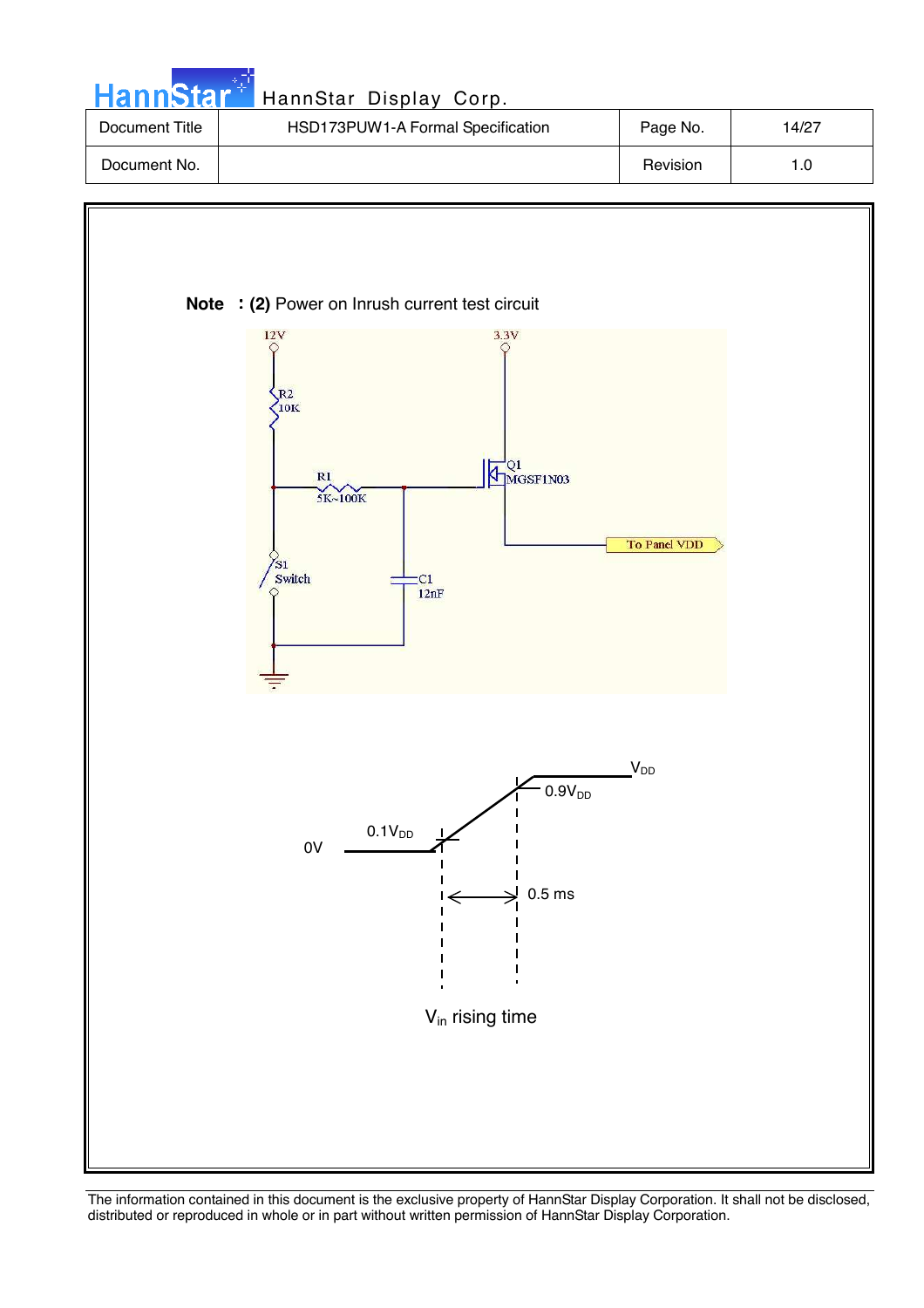| HannStar <sup>**</sup> | HannStar Display Corp.            |          |       |
|------------------------|-----------------------------------|----------|-------|
| Document Title         | HSD173PUW1-A Formal Specification | Page No. | 15/27 |
| Document No.           |                                   | Revision | 1.0   |

| Item                              | Symbol                     | Min.                   | Typ. | Max.             | Unit | Conditions |
|-----------------------------------|----------------------------|------------------------|------|------------------|------|------------|
| Differential Input High Threshold | Vth                        |                        |      | 100              | mV   |            |
| Differential Input Low Threshold  | Vtl                        | $-100$                 |      |                  | mV   | $VCM=1.2V$ |
| Input Current                     | <sup>I</sup> IN            | $-10$                  |      | $+10$            | uA   |            |
| Differential input Voltage        | $ V_{\text{ID}} $          | 0 <sub>2</sub>         |      | 0.6              | ٧    |            |
| Common Mode Voltage Offset        | $\mathsf{V}_{\mathsf{CM}}$ | (IV <sub>1D</sub> 1/2) | 1.2  | $2.25-(IV1D1/2)$ | v    |            |



مراجين



 for 6bits LVDS input LVDS Receiver Input Timing Definition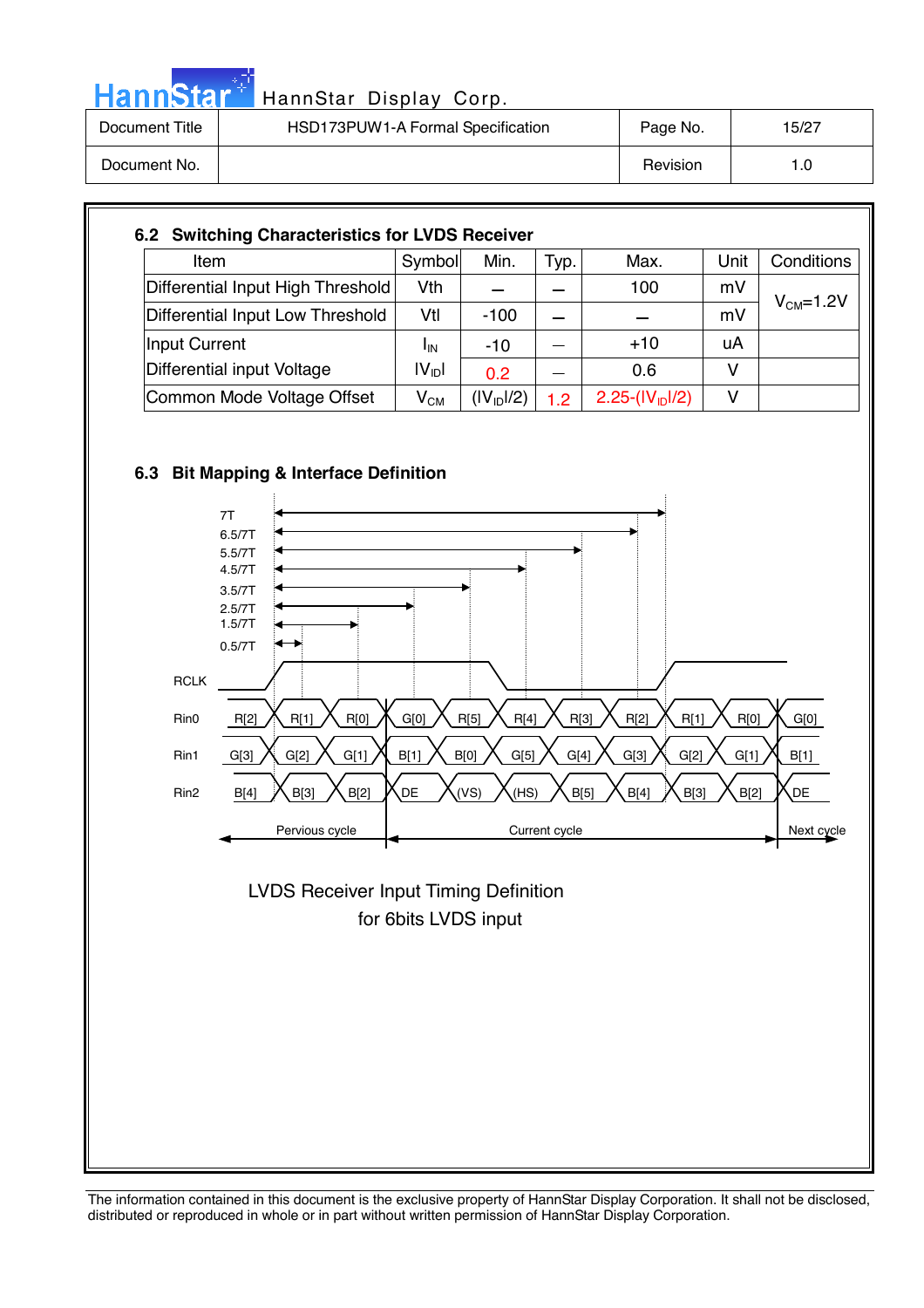|  |  | HannStar | - 7 |
|--|--|----------|-----|
|  |  |          |     |
|  |  |          |     |

| Document Title | HSD173PUW1-A Formal Specification | Page No. | 16/27 |
|----------------|-----------------------------------|----------|-------|
| Document No.   |                                   | Revision | 1.0   |

### **6.4 Interface Timing (DE mode)**

| Item                            | Symbol | Min.  | Typ.  | Max.  | Unit       |
|---------------------------------|--------|-------|-------|-------|------------|
| <b>Frame Rate</b>               | --     | 55    | 60    | 65    | <b>Hz</b>  |
| <b>Frame Period</b>             | t1     | 1088  | 1096  | 1104  | line       |
| <b>Vertical Display Time</b>    | t2     | 1080  | 1080  | 1080  | line       |
| <b>Vertical Blanking Time</b>   | t3     | 8     | 16    | 24    | line       |
| 1 Line Scanning Time            | t4     | 1000  | 1008  | 1184  | clock      |
| Horizontal Display Time         | t5     | 960   | 960   | 960   | clock      |
| <b>Horizontal Blanking Time</b> | t6     | 40    | 48    | 224   | clock      |
| <b>Clock Rate</b>               | t7     | 59.85 | 66.30 | 85.00 | <b>MHz</b> |

#### **Timing Diagram of Interface Signal (DE mode)**

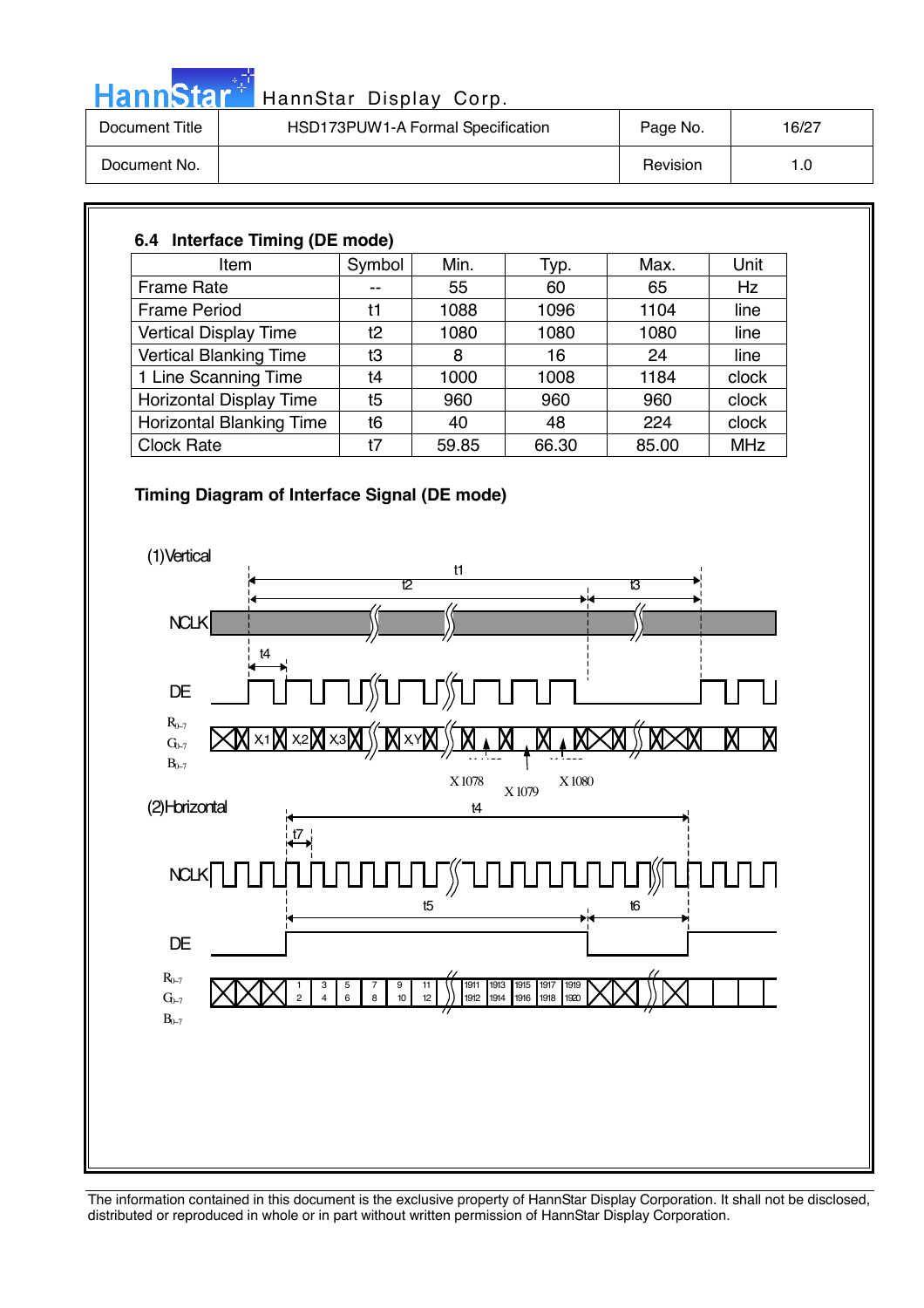| <b>HannStar</b> | HannStar Display Corp.            |          |       |
|-----------------|-----------------------------------|----------|-------|
| Document Title  | HSD173PUW1-A Formal Specification | Page No. | 17/27 |
| Document No.    |                                   | Revision | 1.0   |



The information contained in this document is the exclusive property of HannStar Display Corporation. It shall not be disclosed, distributed or reproduced in whole or in part without written permission of HannStar Display Corporation.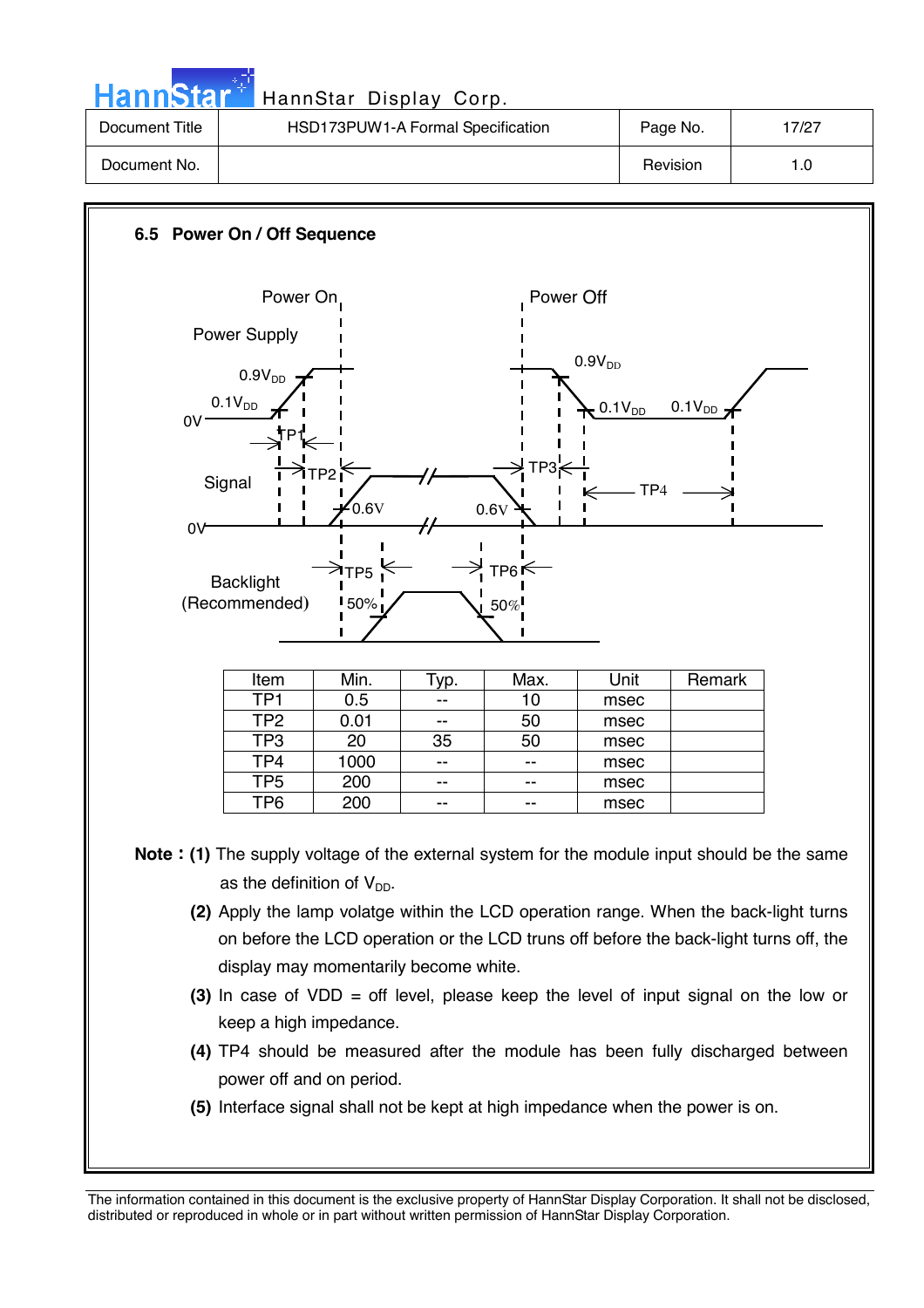# HannStar<sup>t HannStar</sup> Display Corp.

| Document Title | HSD173PUW1-A Formal Specification | Page No. | 18/27 |
|----------------|-----------------------------------|----------|-------|
| Document No.   |                                   | Revision | 1.0   |

| <b>Parameter</b>                | Symbol                  | <b>Min</b> | <b>Typ</b> | Max  | <b>Units</b> | <b>Condition</b>         |
|---------------------------------|-------------------------|------------|------------|------|--------------|--------------------------|
| <b>LED Current</b>              | ΙF                      | --         | 20         | 20.6 | mA           | Ta= $25^{\circ}$ C       |
| <b>LED Voltage</b>              | $\mathsf{V}_\mathsf{F}$ | 3.0        | 3.2        | 3.4  | Volt         | Ta=25 $°C$               |
| <b>LED Power</b><br>consumption | $P_{LED}$               | --         | 4.61       | 5.05 | Watt         | Ta=25 $°C$<br>Note $(1)$ |
| <b>LED Life-Time</b>            | N/A                     | 10,000     | $- -$      | --   | Hour         | Ta= $25^{\circ}$         |
|                                 |                         |            |            |      |              | $I_{F=}$ 20mA            |
|                                 |                         |            |            |      |              | Note $(2)$               |

**Note (1):** Calculator value for reference P=I<sub>F</sub> x V<sub>F</sub> x N (LED Qty')

 **Note (2):** The LED lifetime defines as the estimated time to 50% degradation of final luminous.

#### **6.7 LED Driver**

#### **6.7.1 Absolute Maximum Ratings**

| Item                            | Symbol               | Min.   | Max. | Unit | <b>Note</b> |
|---------------------------------|----------------------|--------|------|------|-------------|
| <b>LED Power Supply voltage</b> | V <sub>LED</sub>     | $-0.3$ | 24   | Volt |             |
| LED_EN, PWM pin Voltage         | $V_{EN}$ , $V_{PWM}$ | $- -$  | 3.6  | Volt |             |

#### **6.7.2 DC Electrical Characteristics**

| <b>Parameter</b>                          | <b>Symbol</b>            | Min | <b>Typ</b> | <b>Max</b> | <b>Units</b> |
|-------------------------------------------|--------------------------|-----|------------|------------|--------------|
| <b>LED Power</b><br><b>Supply Voltage</b> | V <sub>LED</sub>         | 7.0 |            | 21.0       | Volt         |
| LED EN High<br>Threshold                  | $V_{ENH}$                | 2.0 |            |            | Volt         |
| <b>LED EN Low</b><br>Threshold            | $V_{ENL}$                |     |            | 0.3        | Volt         |
| <b>PWM High</b><br>Threshold              | <b>V</b> <sub>PWMH</sub> | 3.0 | --         |            | Volt         |
| <b>PWM Low</b><br>Threshold               | V <sub>PWML</sub>        |     | --         | 0.2        | Volt         |
| <b>PWM Frequency</b>                      | F <sub>PWM</sub>         | 225 | 250        | 275        | Hz           |
| <b>PWM Duty Cycle</b>                     | $T_D$                    | 10  |            | 100        | $\%$         |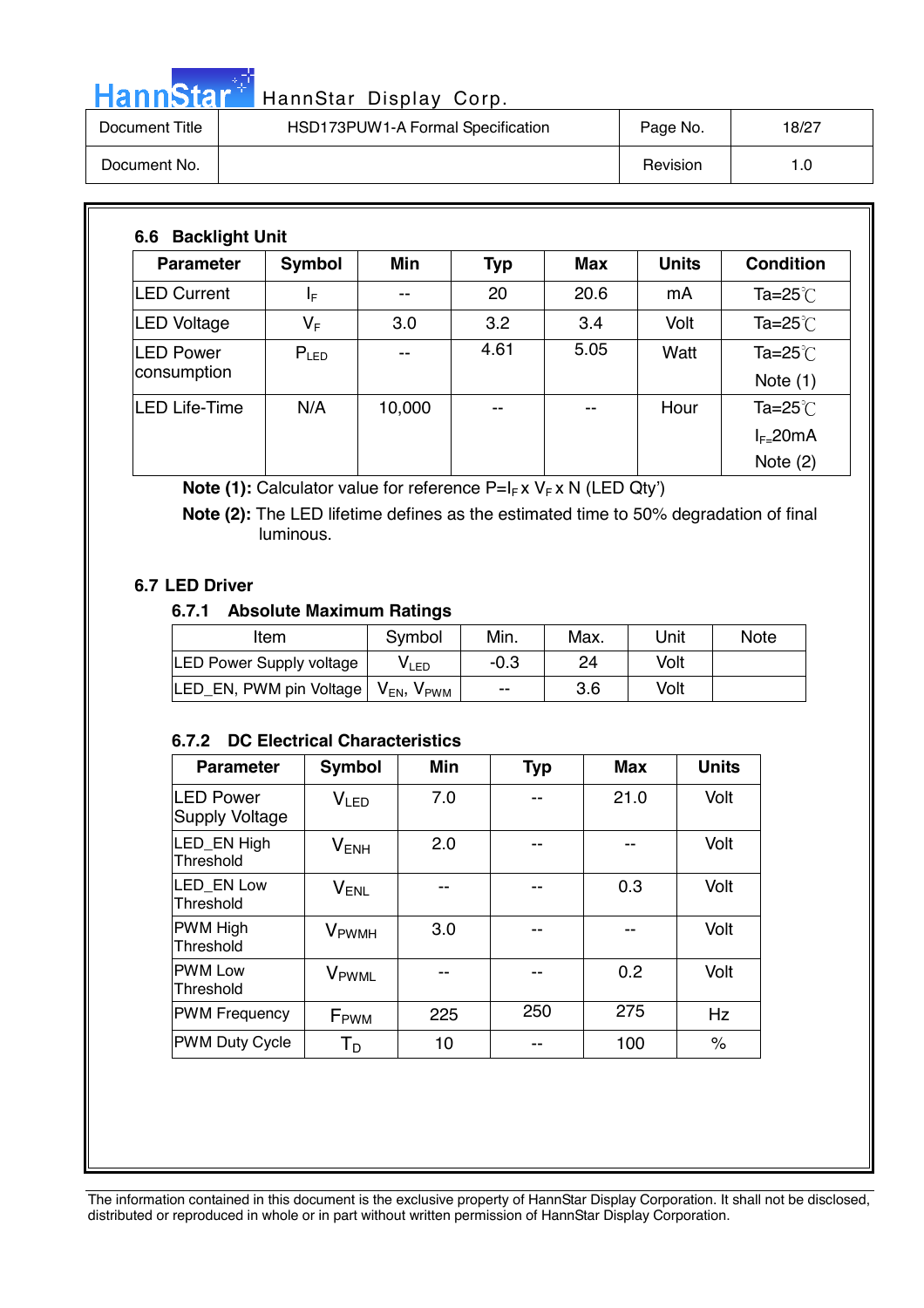| HannStar <sup>®</sup> | HannStar Display Corp.                             |                                       |       |
|-----------------------|----------------------------------------------------|---------------------------------------|-------|
| Document Title        | HSD173PUW1-A Formal Specification                  | Page No.                              | 19/27 |
| Document No.          |                                                    | Revision                              | 1.0   |
|                       |                                                    | Duty Cycle $T_D = (t/T) \times 100\%$ |       |
|                       | 6.7.3 LED Power on/off sequence                    |                                       |       |
|                       | $\frac{1}{2}$ T1 $\frac{1}{2}$ T2 $\frac{1}{2}$ T3 | $T4$ I<br>T5                          |       |

![](_page_18_Figure_1.jpeg)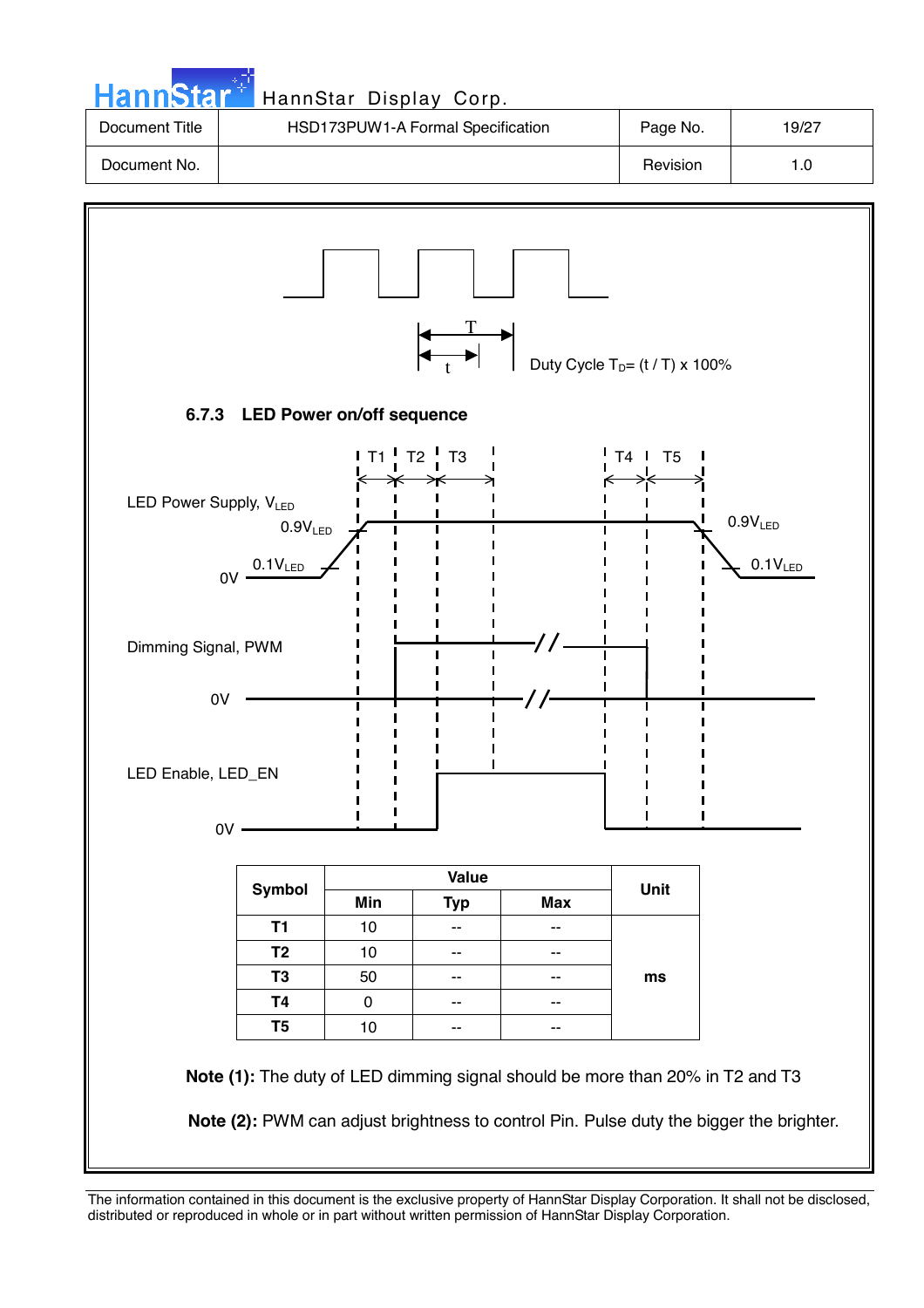![](_page_19_Picture_0.jpeg)

| Document Title | HSD173PUW1-A Formal Specification | Page No. | 20/27 |
|----------------|-----------------------------------|----------|-------|
| Document No.   |                                   | Revision |       |

#### **6.8 Color Engine and CABC DC Electrical Characteristics**

| <b>Parameter</b>                  | <b>Symbol</b>        | <b>Min</b>         | <b>Typ</b> | <b>Max</b>         | <b>Units</b> | <b>Remark</b> |
|-----------------------------------|----------------------|--------------------|------------|--------------------|--------------|---------------|
| <b>COLOR EN</b><br>High Threshold | $V_{\rm COLH}$       | 0.7V <sub>DD</sub> |            |                    | Volt         |               |
| COLOR_EN<br>Low Threshold         | $\rm V_{COLL}$       |                    |            | 0.3V <sub>DD</sub> | Volt         |               |
| CABC_EN High<br>Threshold         | $V_{\mathsf{CABCH}}$ | 0.7V <sub>DD</sub> |            |                    | Volt         |               |
| <b>CABC EN Low</b><br>Threshold   | $V_{\text{CABCL}}$   |                    | --         | 0.3V <sub>DD</sub> | Volt         |               |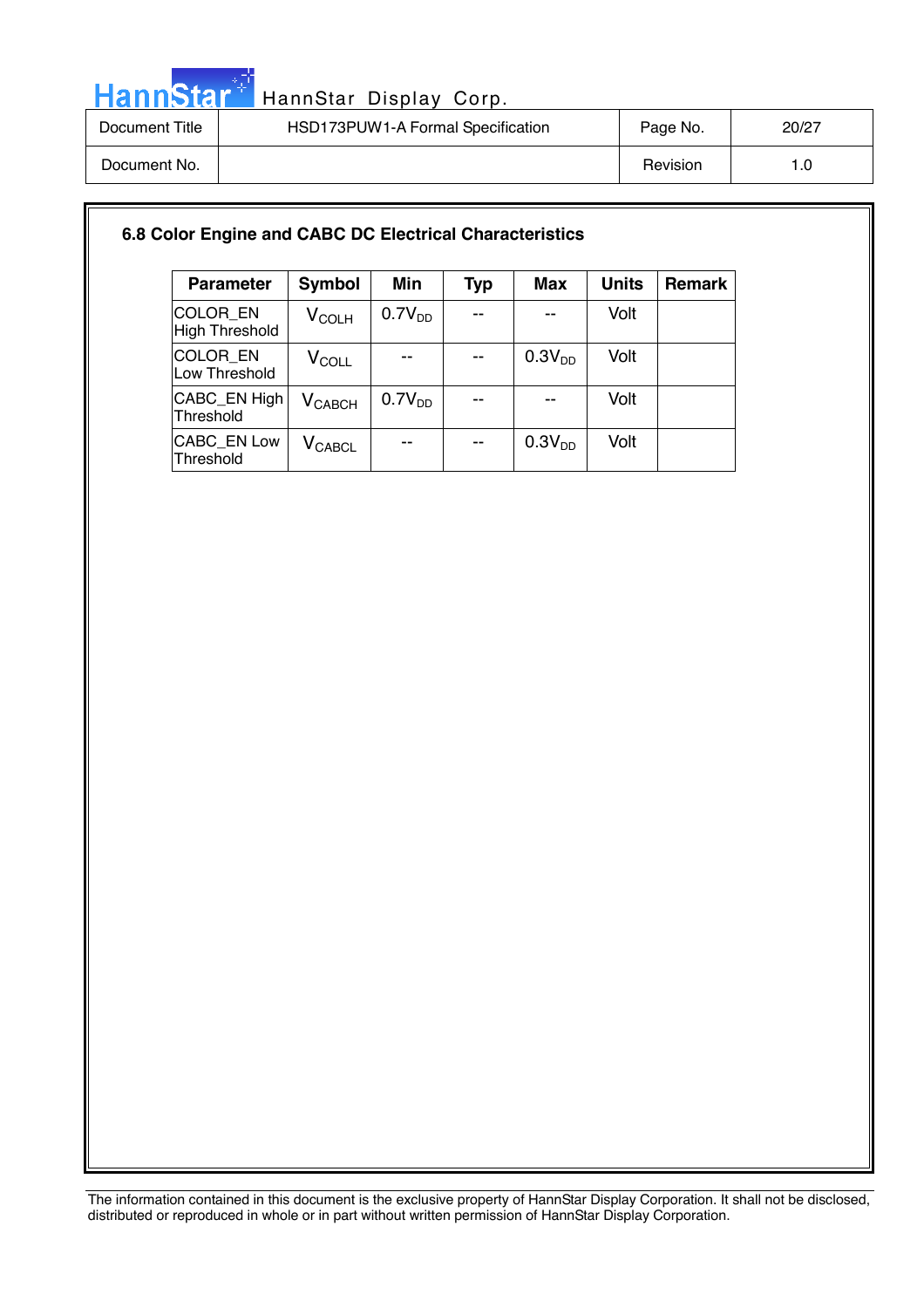|                | HannStar <sup>+</sup> HannStar Display Corp. |          |       |
|----------------|----------------------------------------------|----------|-------|
| Document Title | HSD173PUW1-A Formal Specification            | Page No. | 21/27 |
| Document No.   |                                              | Revision | 1.0   |

| No. | <b>Item</b>                          | <b>Conditions</b>                                                       | Remark |
|-----|--------------------------------------|-------------------------------------------------------------------------|--------|
|     | <b>High Temperature Storage</b>      | Ta=+60 $\mathrm{^{\circ}C}$ , 240hrs                                    |        |
| 2   | Low Temperature Storage              | Ta= $-20^{\circ}$ C, 240hrs                                             |        |
| 3   | <b>High Temperature Operation</b>    | Ta= $+50^{\circ}$ C, 500hrs                                             |        |
| 4   | Low Temperature Operation            | Ta= $0^{\circ}$ C, 500hrs                                               |        |
| 5   | Thermal Cycling Test (non operation) | $-20^{\circ}$ C(30min) $\rightarrow$ +60 $^{\circ}$ C(30min),100 cycles |        |
|     | Vibration                            | Sine Wave                                                               |        |
| 6   |                                      | 1.5G, 5~500Hz, XYZ                                                      |        |
|     |                                      | 30min/each direction                                                    |        |
|     | Shock                                | Half-Sine, 200G, 2ms, ±XYZ, 1time                                       |        |

### **Storage / Operating temperature**

دار<br>مارچ

![](_page_20_Figure_3.jpeg)

Note .Max wet bulb temp.=39°C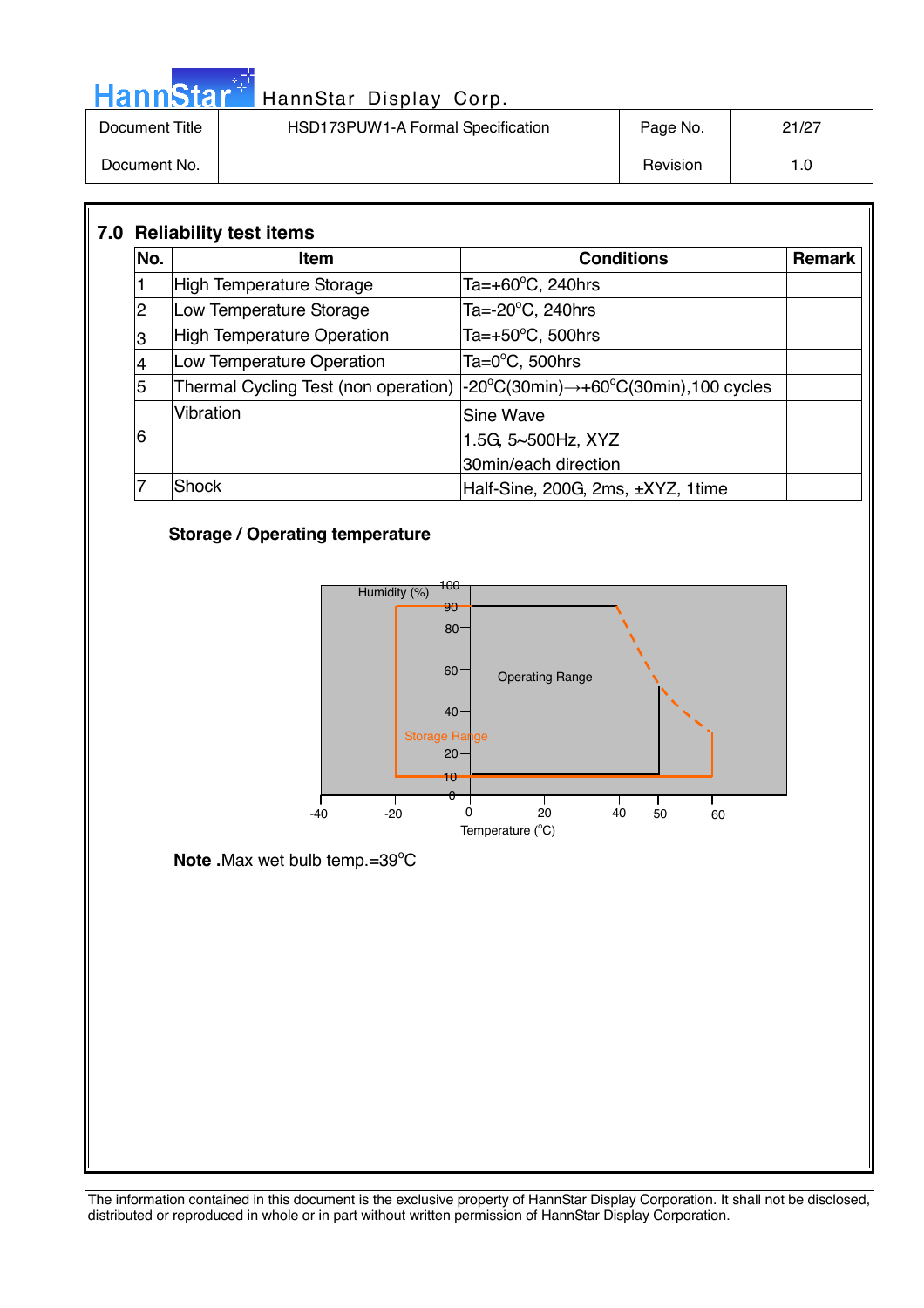|  |  | HannStar |  |
|--|--|----------|--|
|  |  |          |  |
|  |  |          |  |

| Document Title | HSD173PUW1-A Formal Specification | Page No. | 22/27 |
|----------------|-----------------------------------|----------|-------|
| Document No.   |                                   | Revision | 1.0   |

![](_page_21_Figure_3.jpeg)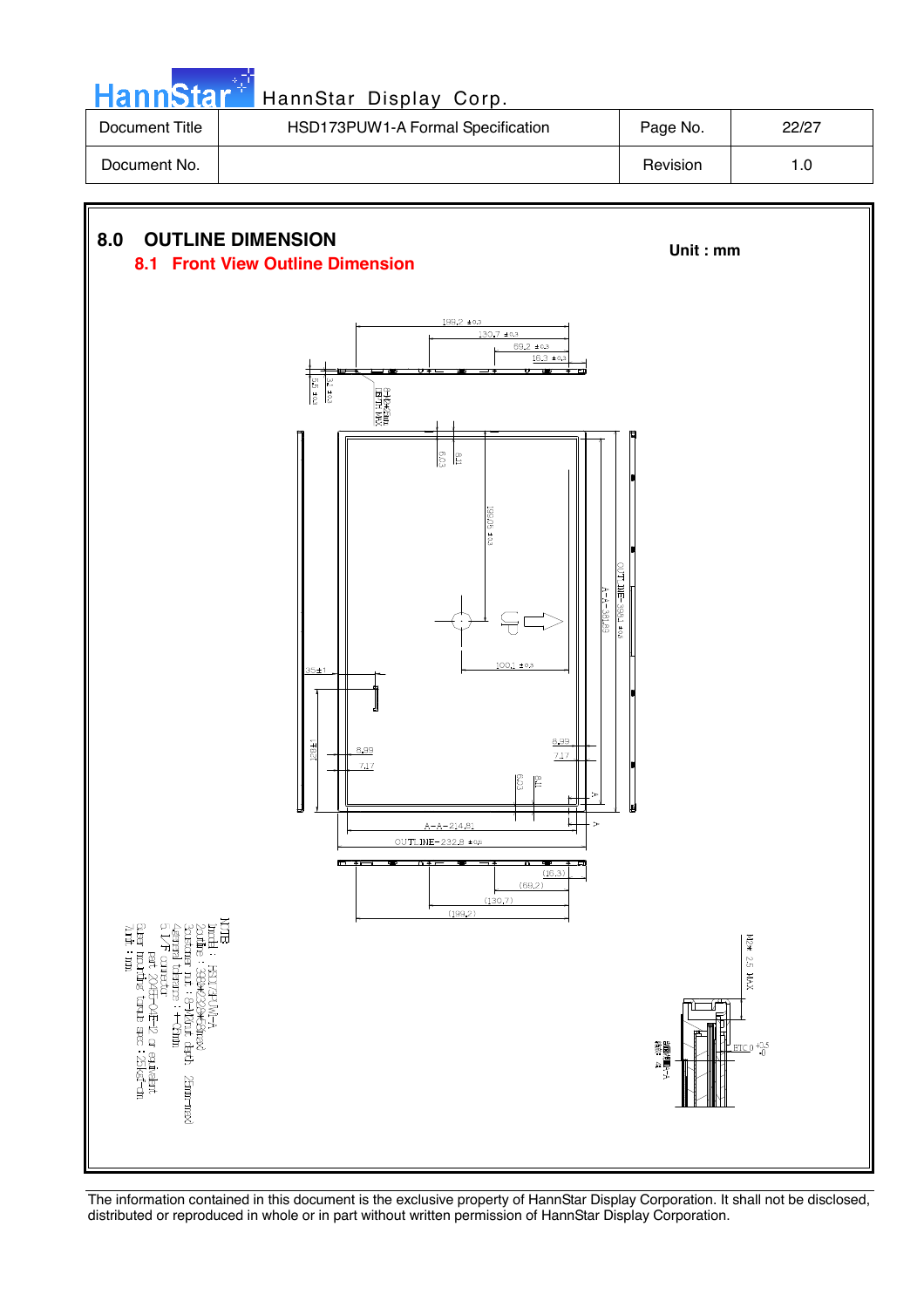| HannStar <sup>*</sup> | HannStar Display Corp.            |          |       |
|-----------------------|-----------------------------------|----------|-------|
| Document Title        | HSD173PUW1-A Formal Specification | Page No. | 23/27 |
| Document No.          |                                   | Revision | 1.0   |

an an Li

![](_page_22_Figure_1.jpeg)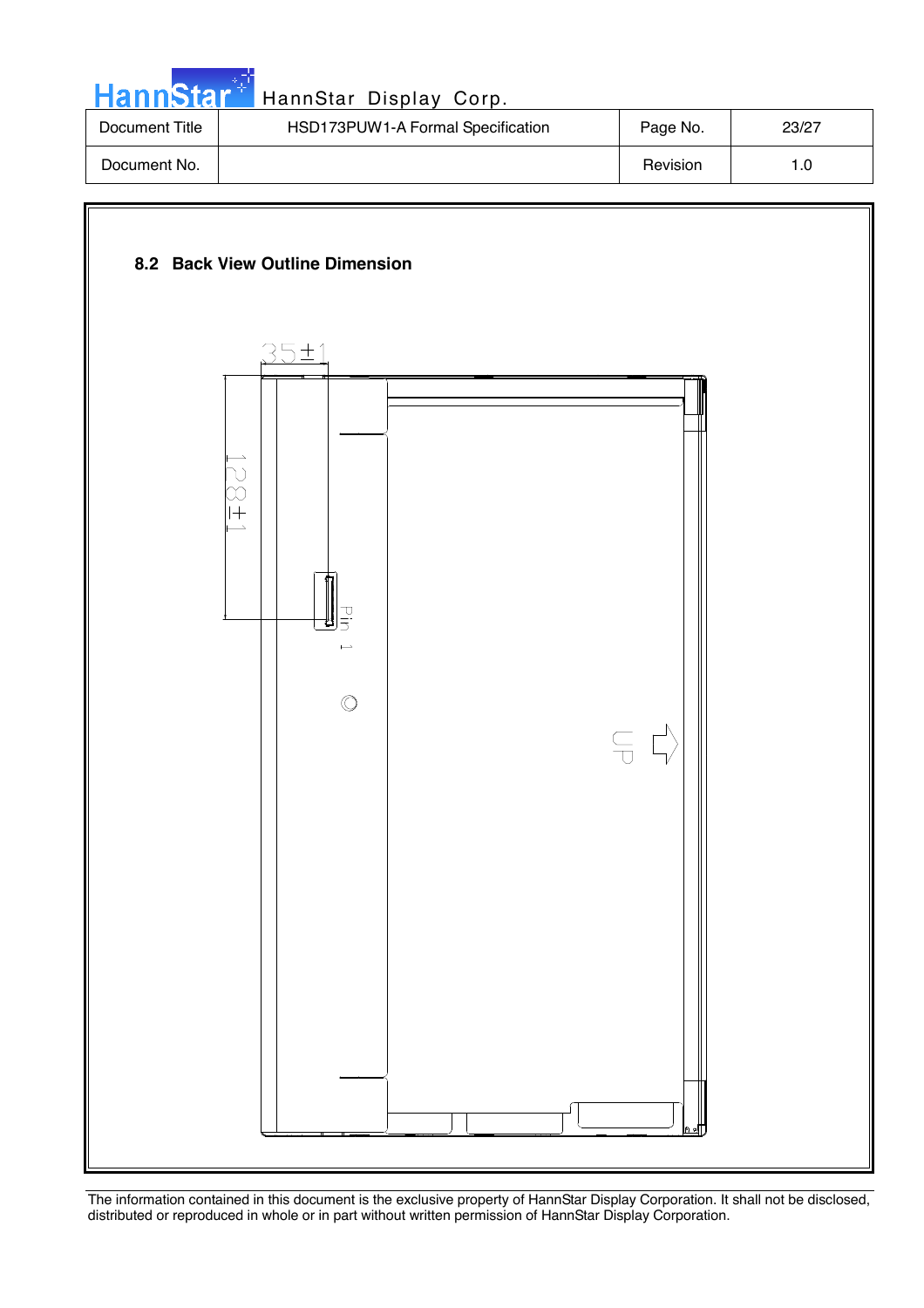|  | <b>HannStar</b> |  |
|--|-----------------|--|

| Document Title | HSD173PUW1-A Formal Specification | Page No. | 24/27 |
|----------------|-----------------------------------|----------|-------|
| Document No.   |                                   | Revision |       |

## **9.0 LOT MARK**

### **9.1 Lot Mark**

![](_page_23_Figure_5.jpeg)

Code 1,2,3,4,5,6: HannStar internal flow control code.

Code 7: production location.

Code 8: production year.

Code 9: production month.

Code 10,11,12,13,14,15: serial number.

#### Note (1) Production Year

| Year | 2001 | 2002 | 2003 | 2004 | 2005 | 2006 | 2007 | 2008 | 2009 | 2010 |
|------|------|------|------|------|------|------|------|------|------|------|
| Mark |      |      |      |      |      |      |      |      |      |      |

#### Note (2) Production Month

| Month | Jan. | Feb. | Mar. | Apr. | May.   Jun.   Jul.   Aug. |  | $ $ Sep. $ $ | Oct | Nov. | $'$ Dec. |
|-------|------|------|------|------|---------------------------|--|--------------|-----|------|----------|
| Mark  |      |      |      |      |                           |  |              |     |      |          |

#### **9.2 Location of Lot Mark**

(1) The label is attached to the backside of the LCD module.

(2) This is subject to change without prior notice.

![](_page_23_Figure_18.jpeg)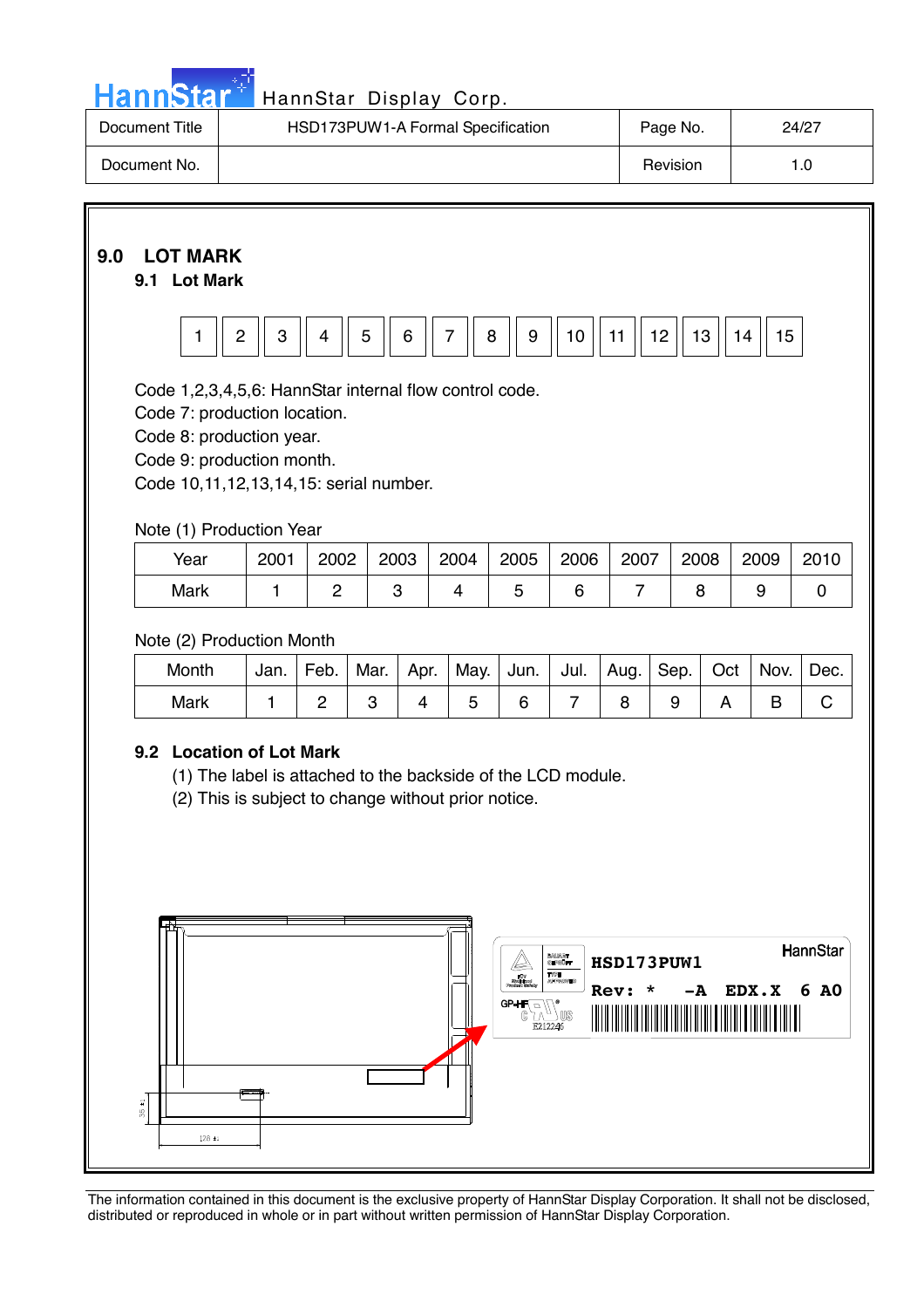| HannStar <sup>+</sup> | HannStar Display Corp.            |          |       |
|-----------------------|-----------------------------------|----------|-------|
| Document Title        | HSD173PUW1-A Formal Specification | Page No. | 25/27 |
| Document No.          |                                   | Revision | 1.0   |

![](_page_24_Figure_1.jpeg)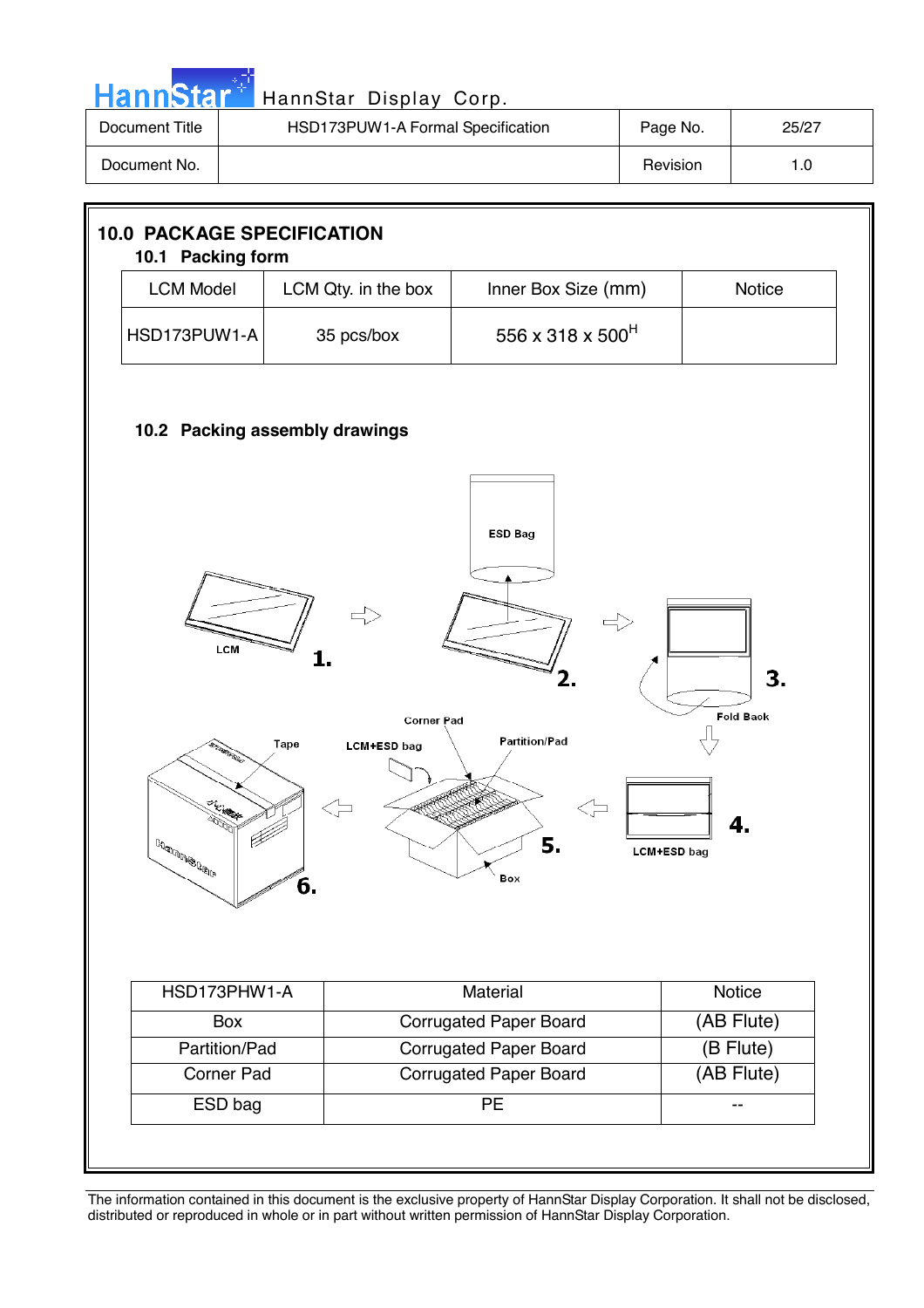![](_page_25_Picture_0.jpeg)

# Hann Star<sup>4</sup> HannStar Display Corp.

| Document Title | HSD173PUW1-A Formal Specification | Page No. | 26/27 |
|----------------|-----------------------------------|----------|-------|
| Document No.   |                                   | Revision |       |

### **11.0 GENERAL PRECAUTION**

#### **11.1 Use Restriction**

This product is not authorized for use in life supporting systems, aircraft navigation control systems, military systems and any other application where performance failure could be life-threatening or otherwise catastrophic.

#### **11.2 Disassembling or Modification**

 Do not disassemble or modify the module. It may damage sensitive parts inside LCD module, and may cause scratches or dust on the display. HannStar does not warrant the module, if customers disassemble or modify the module.

#### **11.3 Breakage of LCD Panel**

- 11.3.1.If LCD panel is broken and liquid crystal spills out, do not ingest or inhale liquid crystal, and do not contact liquid crystal with skin.
- 11.3.2. If liquid crystal contacts mouth or eyes, rinse out with water immediately.
- 11.3.3. If liquid crystal contacts skin or cloths, wash it off immediately with alcohol and rinse thoroughly with water.
- 11.3.4. Handle carefully with chips of glass that may cause injury, when the glass is broken.

#### **11.4 Electric Shock**

- 11.4.1. Disconnect power supply before handling LCD module.
- 11.4.2. Do not pull or fold the LED cable.
- 11.4.3. Do not touch the parts inside LCD modules and the fluorescent LED's connector or cables in order to prevent electric shock.

#### **11.5 Absolute Maximum Ratings and Power Protection Circuit**

- 11.5.1. Do not exceed the absolute maximum rating values, such as the supply voltage variation, input voltage variation, variation in parts' parameters, environmental temperature, etc., otherwise LCD module may be damaged.
- 11.5.2. Please do not leave LCD module in the environment of high humidity and high temperature for a long time.
- 11.5.3. It's recommended to employ protection circuit for power supply.

#### **11.6 Operation**

- 11.6.1 Do not touch, push or rub the polarizer with anything harder than HB pencil lead.
- 11.6.2 Use fingerstalls of soft gloves in order to keep clean display quality, when persons handle the LCD module for incoming inspection or assembly.
- 11.6.3 When the surface is dusty, please wipe gently with absorbent cotton or other soft material.